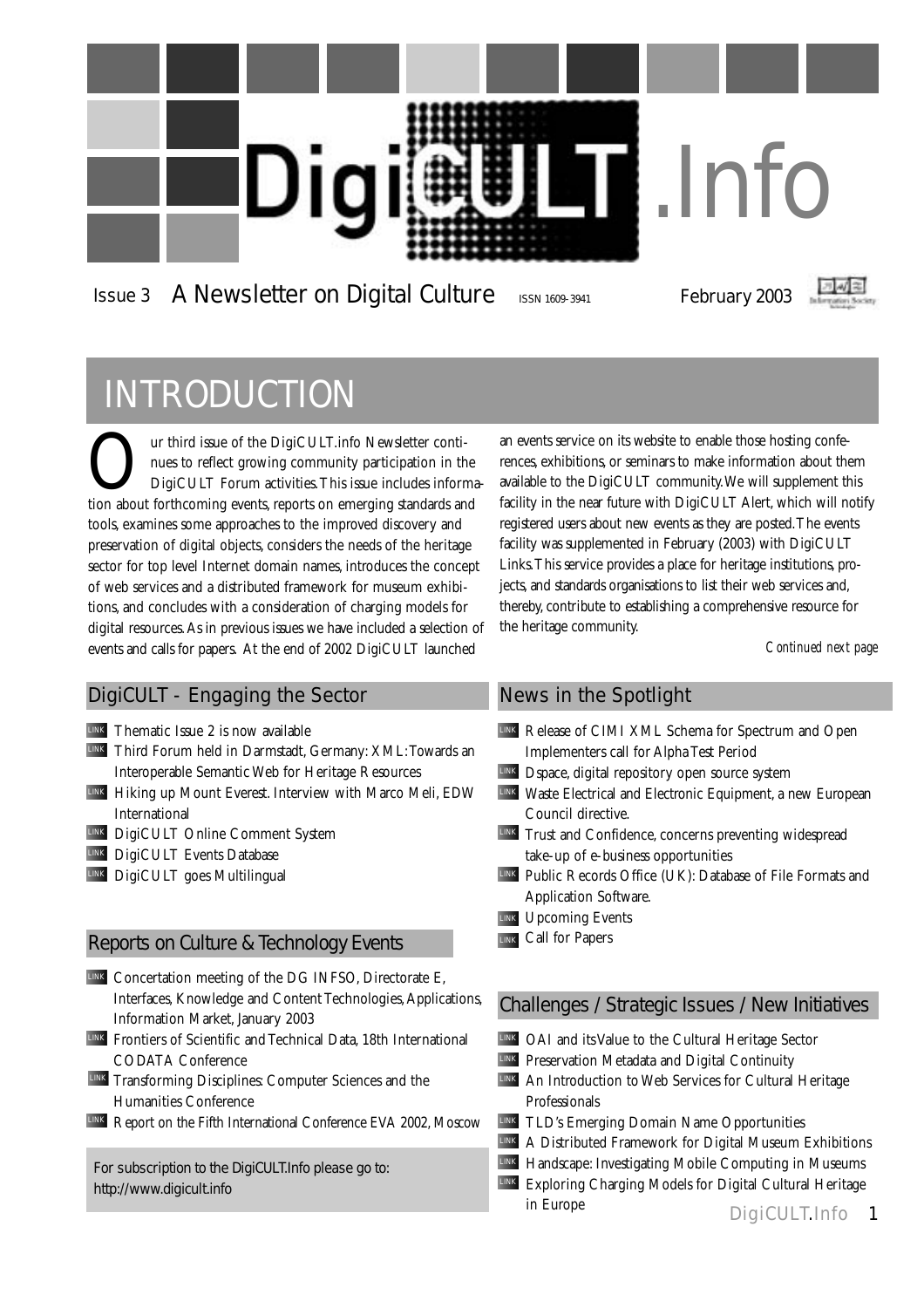s the note of the EVA held recently in Moscow makes evident this series of conferences continues to deliver a forum to enable the exchange of ideas and to stimulate discussion and collaborative activities.The event, held in the splendid surrounds of the Tretyakov Gallery, brought together 700 participants to examine digital imaging, electronic resources and the visual arts. We briefly record the 18th International CODATA Conference (2002) and look forward to the publication of the papers delivered at it; they were among the highest quality papers we heard at any conference this year.

Since pioneering researchers including **J**Father Roberto Busa, who shortly after World War II convinced Thomas Watson at IBM to supply technological know-how for a concordance of the works of Thomas Aquinas using punch cards and sorting machines, and Spaulding, who demonstrated in 1953 how computers could enable the application of statistical techniques to discover artefact types, the arts and humanities have made increasing use of computers to enable them to ask questions that were not feasible with traditional research tools. David Green (NINCH) has granted us permission to reprint his note of a conference held in Washington DC in January (2003) which reflected on the successful applications of ICT to humanities research and stressed the need for greater collaboration between computing scientists and humanists to ensure the creation of the new generation of methods and tools needed by humanities researchers.

On the 17th of December 2002 the<br>European Commission released the first call for proposals under the Sixth Framework RTD Programme. Of the programme areas included in this call the one which appears to best provide support opportunities for the cultural heritage sector is Technology-enhanced Learning and Access to Cultural Heritage (IST-2002-

2.3.1.12).This action line should lead to 'advanced systems and services that help improve access to Europe's knowledge and educational resources (including cultural and scientific collections) and generate new forms of cultural and learning experiences.'The call for proposals closes on the 24th of April 2003. Andrea Mulrenin (Salzburg Research) summarises the results of a concertation day which Directorate-E of DG INFSO held on the 28th of January to examine the shape of the research agenda for the cultural agenda under the Sixth Framework Programme.

Alice Grant introduces the CIMI XML<br>Schema for SPECTRUM that enables museums to encode descriptive information concerning objects in their care. The Schema has successfully passed through its testing phase and is now available for comment.This development should be as significant for the museum community as earlier work led by Daniel Pitti to establish EAD (Encoded Archival Description) was for the archival community.

Monica Greenan of ERPANET has  $\mathbf{L}$  contributed a review of DSpace, an open source digital repository toolkit developed by MIT and Hewlett-Packard to provide a platform to secure intellectual output of researchers in academic institutions. This preservation toolkit offers a valuable resource for institutions.We hope to follow this article in a future issue with the results of an experiment that Monica is co-ordinating into just how easy it is to setup and configure a DSpace environment.

The proliferation of digital assets in heritage institutions has brought widespread availability of cultural resources in digital form. Search engines alone do not offer a solution to the discovery of these resources and they do not address the problem of interoperability between resources.The Open Archives Initiative (OAI) offers a mechanism to ensure the

interoperability of digital resources. Leona Carpenter and Rachel Heery examine OAI's value to the cultural heritage sector and its likely impact.

The October 2002 issue of this<br>Newsletter included an article by Hans Hofman (Senior Advisor at the National Archives of the Netherlands) on preservation metadata. In this issue Steve Knight, Digital Library Transition Co-ordinator at the National Library of New Zealand, introduces the Metadata Standards Framework.The schema, in Steve Knight's words, aims 'to strike a balance between the principles of preservation metadata, as expressed through the OAIS Model, and the practicalities of implementing a working set of preservation metadata'. It makes a fundamental contribution to the construction of preservation metadata strategies.We would be delighted to include articles from others in the community on this topic.

Cary Karp (Swedish Museum of Natural History) examines the new opportunities arising for the heritage community from changes to Internet top level domain names. He charts the development of the museum domain name and wonders whether other ALM sectors should respond to ICANN's forthcoming call and put themselves forward as a candidate for a new top level domain name. Would the International Council of Archives (ICA) or the International Federation of Library Associations (IFLA) wish to press for .archives or .library domains?

Tet-based delivery of information and Services is still in its infancy and the shape of these future developments remains unclear. We tend to hear a lot these days about the Semantic Web (see forthcoming DigiCULT Thematic Issue no. 3), but there are other emerging technologies which will prove to have a more immediate impact on the functionality and usability of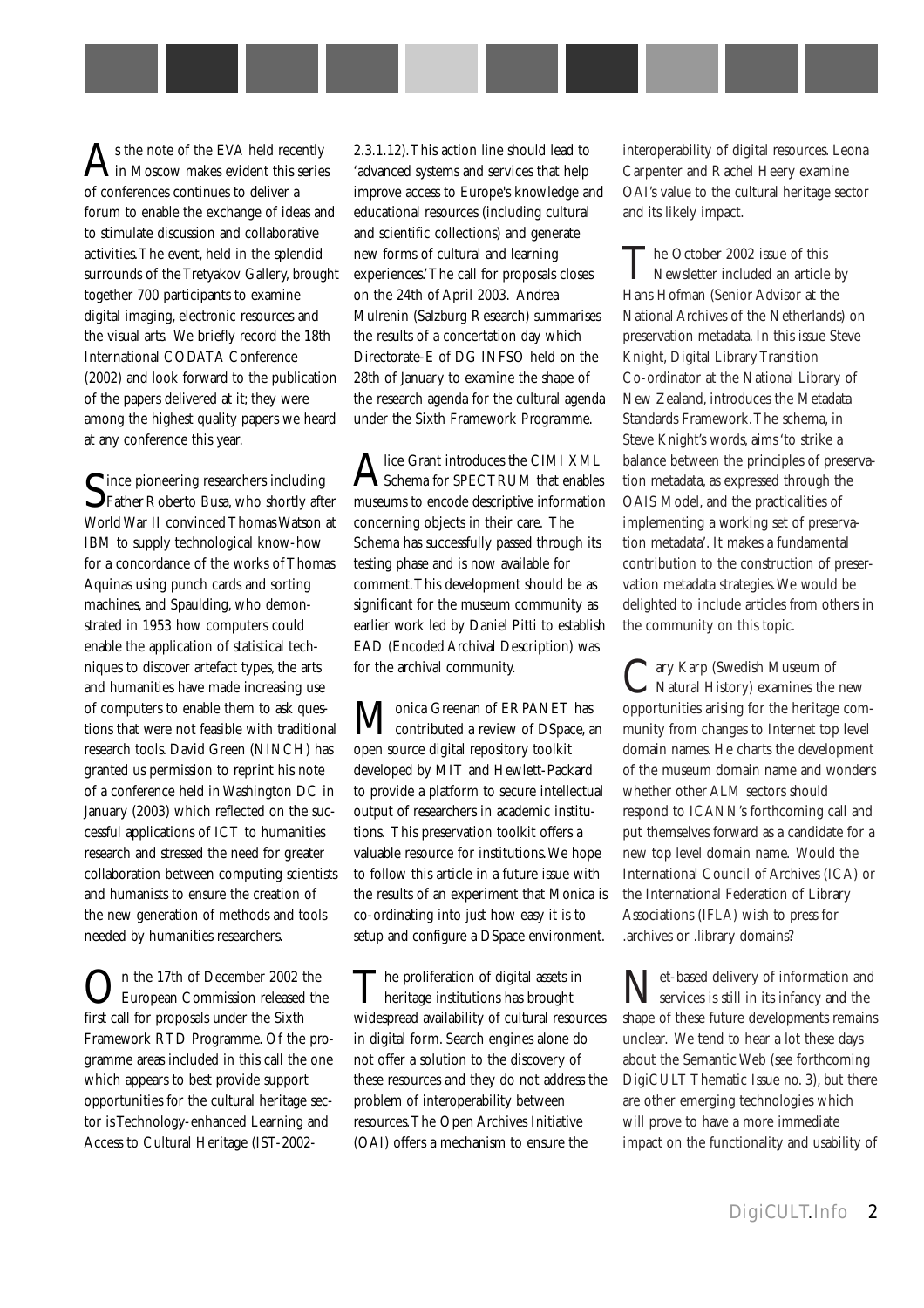the web. Paul Miller, UKOLN Interoperability Focus, reviews Web Services and demonstrates their possible uses within the ALM community.

Online digital museum exhibitions<br>offer a platform for institutions to improve public access to and understanding of the cultural heritage, but the fact that their creation remains a 'handicraft' has constrained their broad adoption. Samuel Cruz-Lara of LORIA/INRIA (France) and Jen-Shin Hong of the National Chi Nan University (Taiwan) describe their research to improve the design, development and delivery of digital museum exhibitions. New technologies not only enable museums to reach beyond their walls through virtual exhibitions, but they offer new ways for visitors to access resources and participate in exhibitions. Angela Spinazze (CIMI), describes the Handscape project, which is exploring the use of handheld mobile computing devices in museums.

 $S_{\text{a close with a summary of the results}}$ of an investigation the Higher Education Digitisation Service (HEDS) conducted for the Andrew W. Mellon Foundation into charging models for digital materials in the cultural heritage sector. The long-term access to digital heritage assets depends on institutions developing and adopting suitable sustainability models.

Cince we put this issue together the National Science Foundation's (NSF) Advisory Committee for Cyberinfrastructure has published, on the 3rd of February 2003, 'Revolutionizing Science and Engineering through Cyberinfrastructure'. The report, which focuses on mechanisms that would 'radically empower' the scientific and engineering arenas, has implications for the DigiCULT community. We shall examine these in more detail in the May Newsletter. The

Committee's report stresses that the infrastructure needed to foster new research developments can not be constructed from existing components, but its creation depends upon further fundamental investigations in computing science and engineering.The Cyberinfrastructure report itself [can be found at: http://www.community](http://www.communitytechnology.org/nsf_ci_report/)technology.org/nsf\_ci\_report/

While the European Commission's Web site provides a rich source for information about the programmes and projects it has supported, readers may find a new CD-ROM:'Towards a Knowledge Based Society: European Multimedia Research' provides a handy and rich source of material about 400 projects supported under Key Action III (Multimedia Content and Tools) of the IST (Information Society and Technologies) programme of the European Union's Fifth RTD Framework (1999-2002). As the authors of the accompany booklet explain, the CD 'demonstrates a plethora of innovative ideas being turned into multimedia products and services' to enable the new information-rich e-business economy.

Our introduction to this Newsletter<br>provides an opportune place for us to record our thanks to Friso Visser who has now left IBM (one of the three DigiCULT Partners) to take up the post of manager of bibliotheek.nl, the Dutch Virtual Library. Without Friso's vision and resourcefulness the current DigiCULT activity might not have continued after its initial study phase. We thank him for his efforts and wish him the best in his new post.

Finally, keep watch for the publication in March of DigiCULT's first Technology Watch Report, it provides an introduction to six key technologies: Customer Relationship Management Systems, Digital Asset Management Systems, Games, Human Computer



*© DigiCULT Friso Visser*

Interface, Smart Tags and Labels, and Virtual Reality and their role in the ALM sectors.

 $\sum_{n=1}^{\infty} I_n$  hope that as well as reading the Newsletter you will discover that you have information or ideas that you would like to ensure reaches the wider DigiCULT community. If you do, we welcome contributions to future issues of the Newsletter.

Seamus Ross & John Pereira Editors, DigiCULT.info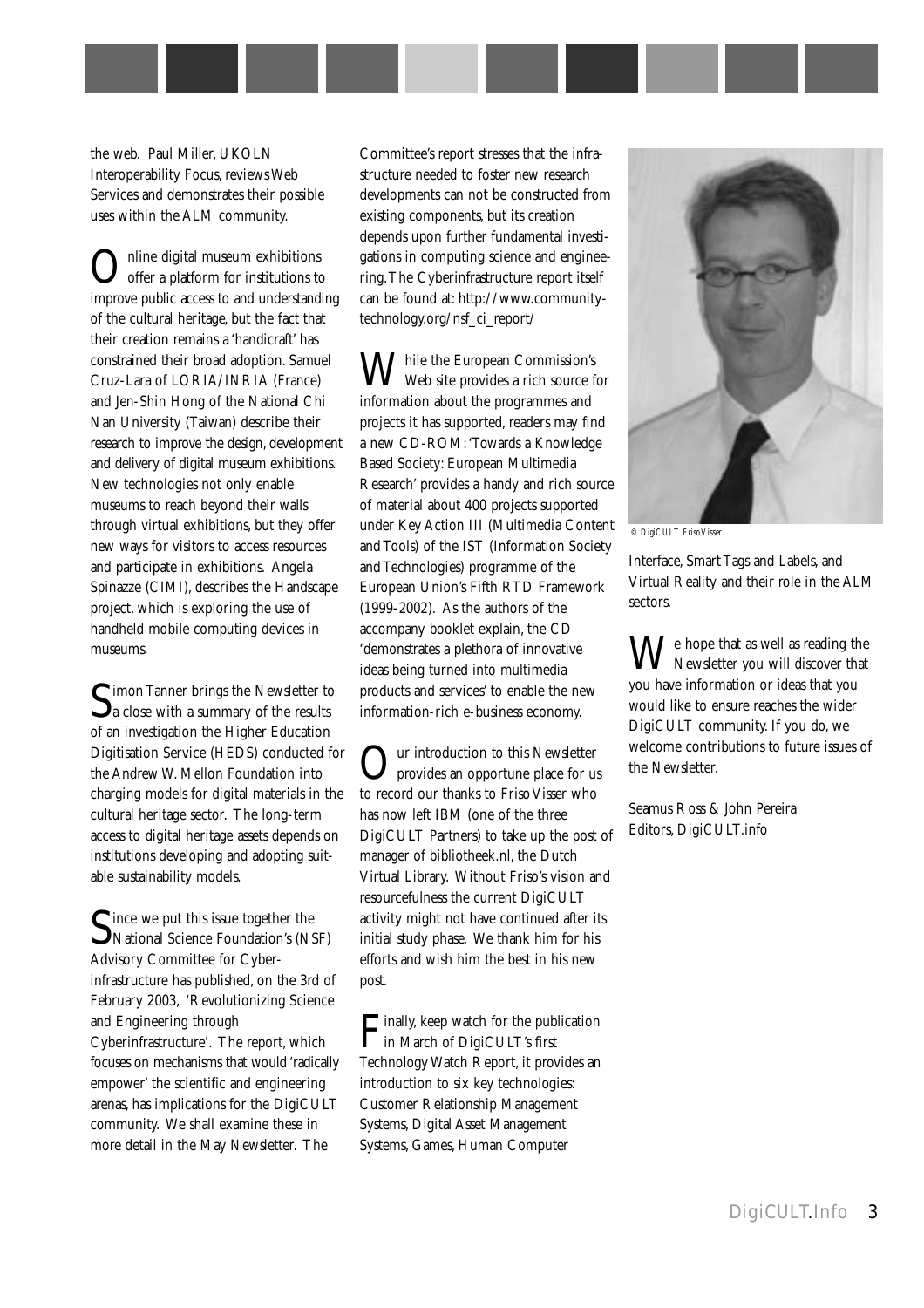# DIGICULT - ENGAGING THE SECTOR

### DIGICULT FORUM 3 IN DARMSTADT, "XML: TOWARDS AN INTEROPERABLE SEMANTIC WEB FOR HERITAGE RESOURCES"

Gathered on a cold winters day at<br>
Frauenhofer IPSI in Darmstadt for the third in a series of seven DigiCULT

Fora, it seemed only appropriate that the invited experts should be asked to deal with a hot topic.A topic that although



increasingly quoted in the development arena remains illusive in substance.The reserved opening greetings to the forum echoed this sense of despair, however it soon gave way to a lively and provocative discussion that was unleashed with the questions what is the Semantic Web, and what will it bring, or not bring to the ALMs?

 $\sum \sum$   $\bm{V}$ e invite you to return in March 2003 for the results of how the professionals and experts, representing the diversity of approach within the academia, application and cultural heritage communities dealt with 'XML:Towards an Interoperable Semantic Web for Heritage Resources'.

The DigiCULT Thematic Issue no. 3 covering this topic will be available in March 2003.

*DigiCULT Forum, Darmstadt. © Salzburg Research*

#### Thematic Issue 2 'Digital Asset Management Systems for the Cultural and Scientific Heritage Sector'



**D**igiCULT Thematic Issue Number 2 is now available for download from the DigiCULT website.

It is a synopsis of the DigiCULT Forum on "Digital Asset Management Systems for the Cultural and Scientific Heritage Sector", held in Essen on September 3rd, 2002. The Issue highlights the fact that a cultural heritage organisation's ability to harvest, re-use and realise the value of its assets, will only ever be as good as the mechanisms that it can put in place for storing and retrieving assets from the media vault.

#### CONTACT THE PEOPLE BEHIND DigiCULT FORUM

**Salzburg Research** *Project co-ordinator* **John Pereira**, john.pereira@salzburgresearch.at **Guntram Geser**, guntram.geser@salzburgresearch.at

**HATII** - Humanities Advanced Technology and Information Institute University of Glasgow **Seamus Ross**, s.ross@hatii.arts.gla.ac.uk **Martin Donnelly,** m.donnelly@hatii.arts.gla.ac.uk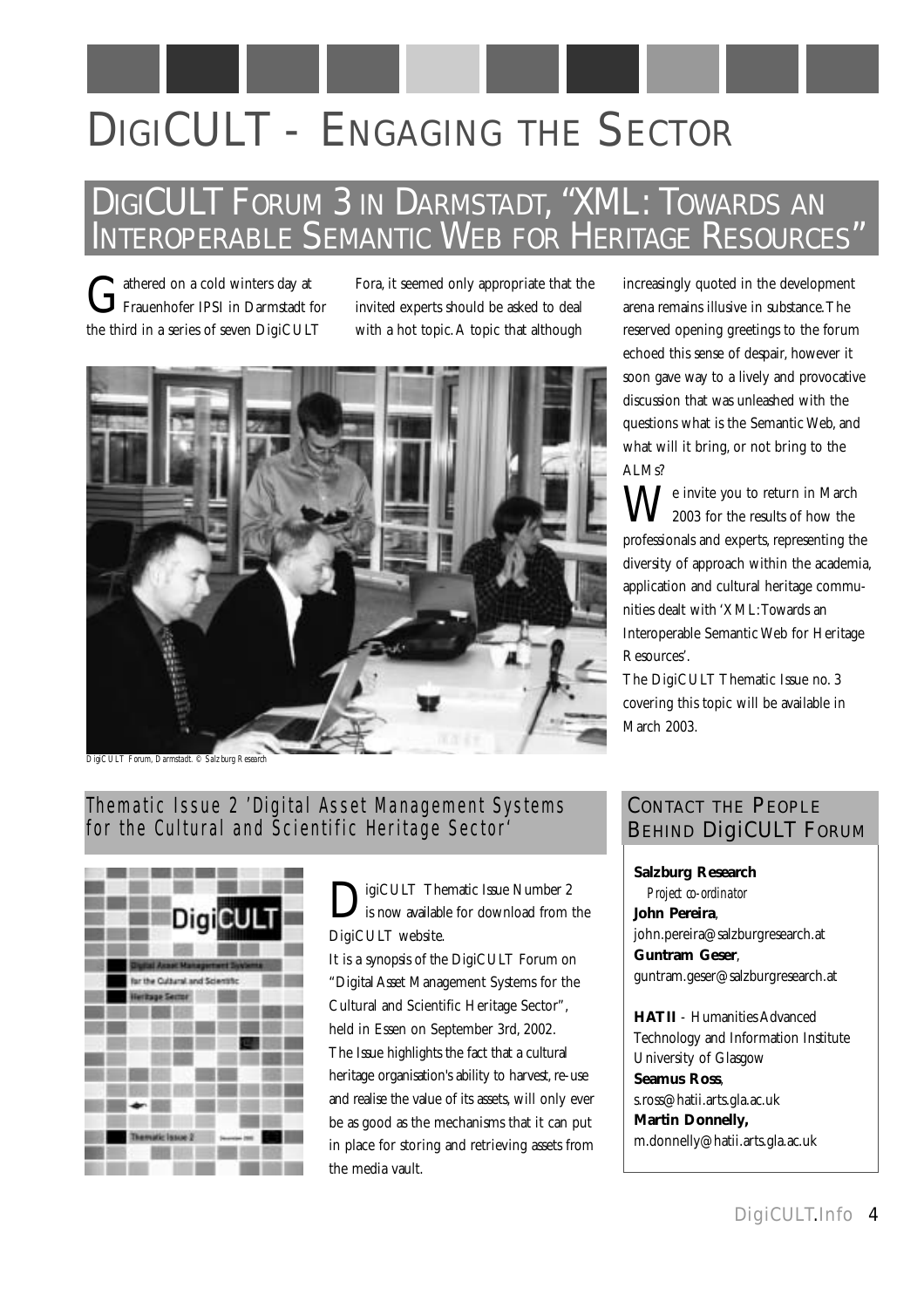# HIKING UP MOUNT EVEREST to formalise domains inside cultural insti-

INTERVIEW WITH MARCO MELI, EDW INTERNATIONAL.BY JOOST VAN KASTEREN

 $\bigwedge$  t the moment there is no clear **L**vision of what the Semantic Web is and what it could mean. Like the top of Mount Everest it is shrouded in clouds.The tools for developing the Semantic Web do not come close yet to what we need. It is like hiking up Mount Everest in a pair of sneakers'. Marco Meli, co-founder and director of EDW International, an Italian company involved in corporate publishing and developing content management applications, is not so much sceptical about the Semantic Web as realistic.A touch of realism is needed, because a lot of people tend to get carried away by the promises of the Semantic Web. Meli:'Three years ago no one had heard about the Semantic Web or about XML. Now it seems that even the coffee machine is fitted with XML to pour you your favourite cup of coffee. But I doubt very much that you can get to the top of Mount Everest in a pair of sneakers.'

**ZML, eXtensible Markup Language, is** an important tool for creating the Semantic Web at least in the vision of Tim Berners Lee and other protagonists of a World Wide Web, that lets machines communicate with each other to produce meaningful and relevant data for different kinds of users. Meli:'In my view XML as it is used now is no more than a means to exchange commands and visualise objects. It is a major breakthrough, because it allows strong interoperability among different applications from different vendors in different operating systems.That is still a long way from 'semantics', i.e. meaningful exchange of information. Some people consider XML to be a form of syntax, an agreement on the grammar.You definitely need syntax but it won't get you anywhere

near a real Semantic Web. On top of that you have to have an agreement on the meaning of words and concepts, in short an ontology.'An ontology can be defined as 'a set of knowledge terms, including vocabulary, semantic interconnections and rules of inference and logic for a particular topic or domain'1.

 $\prod$ n the short term the Semantic We<br>Will only be a new mechanism for Tn the short term the Semantic Web accessing data on the Web, Meli says.This is a very useful target worth pursuing in the short term.'Developing a Semantic Web that produces meaningful information is something for the future, because we still have no ideas on how to deal with meaning outside a very constricted domain. It is as I said, a new field of research and it will take some time to develop useful applications.' Large companies such as IBM and Microsoft have not said which tools and formats should be used. For example, they are not investing very much money and effort in the development of RDF, the Resource Description Framework, supposedly (at least in the W3C community) the basic language for representing semantics on the Web. Only Adobe among the major software publishers seems to be working on it, says Meli.

 $\mathbf{M}^{\text{eli is nevertheless investing in the}}$ Semantic Web: he is actively involved in MESMUSES (<http://cweb.inria.fr/> Projects/Mesmuses/), a European project that definitely has a semantic flavour to it. The aim of the project is to develop tools, such as an active memory manager, to organise, structure and present scientific and technical knowledge offered to the public by science museums. Meli:'We try

tutions like the Cité de Science et Industrie [\(http://www.cite–sciences.fr\)](http://www.cite%E2%80%93sciences.fr%00) in Paris.They are developing a portal that accesses information sources on the human genome project in a way that is understandable and meaningful for the user, in this case the general public.Another project is the Panopticon Lavoisier, which is aiming to build a virtual museum, accessible via the Internet, containing documents and instruments of the French chemist Lavoisier.The method we are using for representation is based on the C-web data model. Developed in Europe, it is a method that allows you to create knowledge maps, by defining and connecting neighbouring knowledge domains.You could call it a sort of scientific cartography.'

 $\int$  hat motivates a commercial organisation to become involved in a cultural project like MESMUSES when the Semantic Web is still far away? Meli:'The Semantic Web might be something of the future, but that does not mean there is no use for concepts, methods and tools that enhance the accessibility of data. In that respect there is not much difference between corporate publishing and opening up our cultural heritage. Our cultural heritage can be described as the memory of our society, a very complex memory in fact. Corporations also have a memory of formal and tacit knowledge.They might be a bit smaller and a bit less complex, but to access both types of memory and to retrieve the information they hold in a meaningful way you need the same type of tools.That is why EDW International thinks it is important to be involved in the development of the Semantic Web, far away though it still may be.'

<sup>1</sup> Hendler, J., 2001. 'Agents and the Semantic Web,' IEEE Intelligent Systems, vol. 16, no. 21, (March/April 2001), 30-37.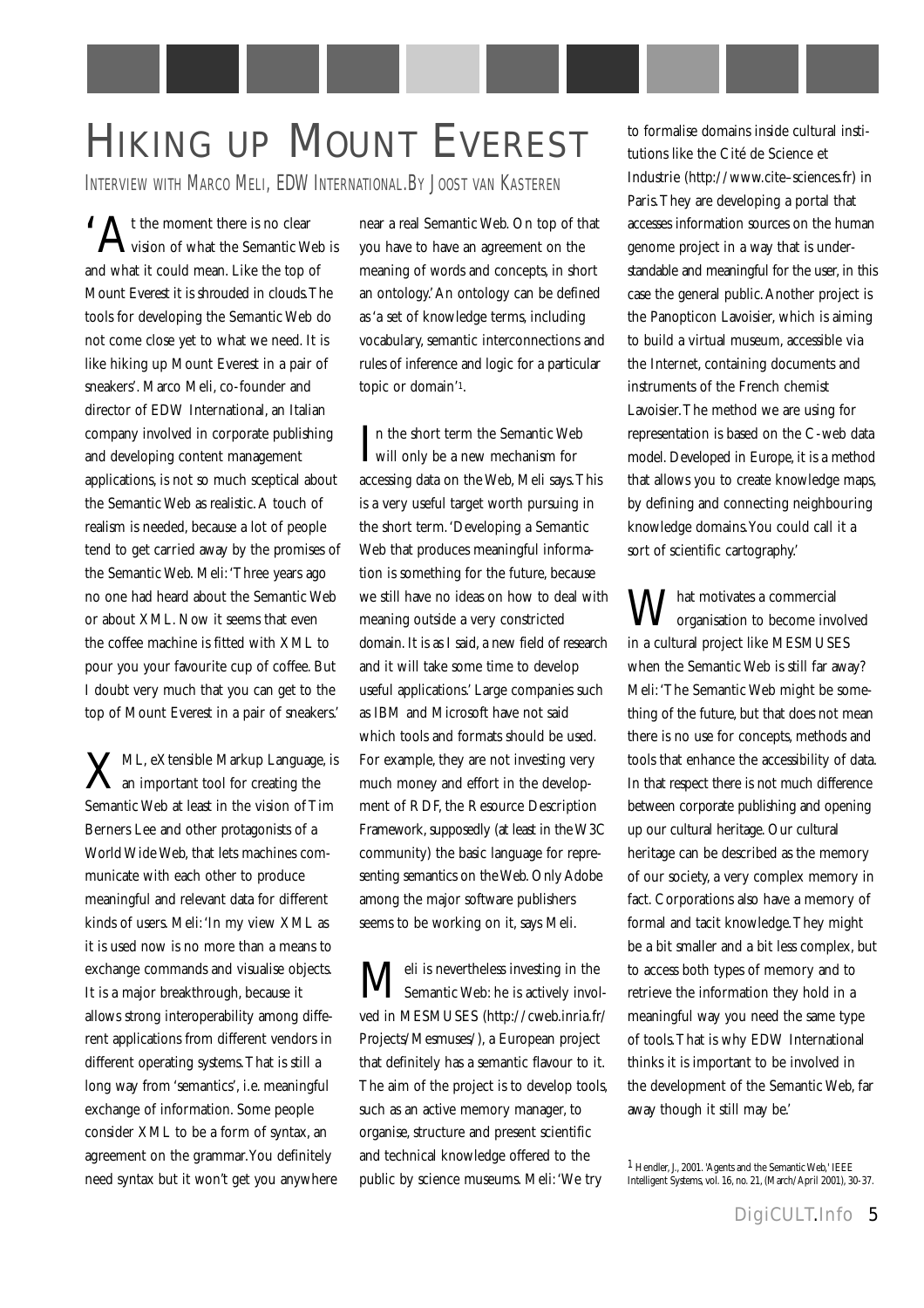### DIGICULT TECHNOLOGY WATCH BRIEFINGS OPEN FOR ONLINE COMMENT

igiCULT aims to engage the cultural heritage community in a dialogue on the effective application of technology, and among the ways that we attempt to do this is through our website.

*Tith* the development of an Online Comment System (OCS), users can now comment on drafts of the Digi-CULT Technology Watch Briefings, adding valuable input before they are finally bundled together to form the DigiCULT Technology Watch Report.The interface is a simple easy to use PDF document that presents itself in a split frame allowing users to view simultaneously the PDF document, see the comments that they have already made on the document, and to write and submit additional comments.

 $\sum$   $\bm{V}$  invite the heritage community to participate in sharing their knowledge and experiences in selecting, implementing and managing technologies, and thereby enriching DigiCULT's

Technology Watch Briefings and Reports.  ${\displaystyle \bigwedge \nolimits_{\text{System at http://www.digicult.info/}}$ pages/twb.php

### DISTRIBUTION OF PRINTED THEMATIC ISSUES

The print version of the Thematic Issue will be available at selected events. If you are organising an event and wish to distribute this Thematic Issue to your audience, please provide a short e-mail with details.The Thematic Issues will be provided free of charge in minimum amounts of fifty-sixty per box, but please note that due to limited numbers we will prioritise the events based on relevance and most likely to benefit from the material.

For further details please contact John Pereira, john.pereira@salzburgresearch.at

### DIGICULT EVENTS DATABASE

The DigiCULT events database with automatic updates provides the cultural & technology community with the opportunity to post interesting events directly.We invite organisers to make their events known on the DigiCULT website.The announcements will also be included in the newsletter.All submissions will be filtered to maintain a high level of applicability.

Full details at

<http://www.digicult.info/pages/events.php>



*DigiCULT Thematic Issue 2 © Salzburg Research*

### DIGICULT GOES MULTILINGUAL

In our past three issues we have published articles only in English. In future issues we hope to add articles in other languages including French, German, Italian, and Spanish.These articles will be accompanied by English language abstracts.

To launch this new initiative we would like to invite experts/correspondents to provide articles relevant to the brief of DigiCULT,

in any one of the five European Commission working languages. Our aim is to ensure that an increasingly broad range of cultural heritage and scientific communities are equally empowered to participate in the DigiCULT Initiative.

For further details please contact John Pereira, john.pereira@salzburgresearch.at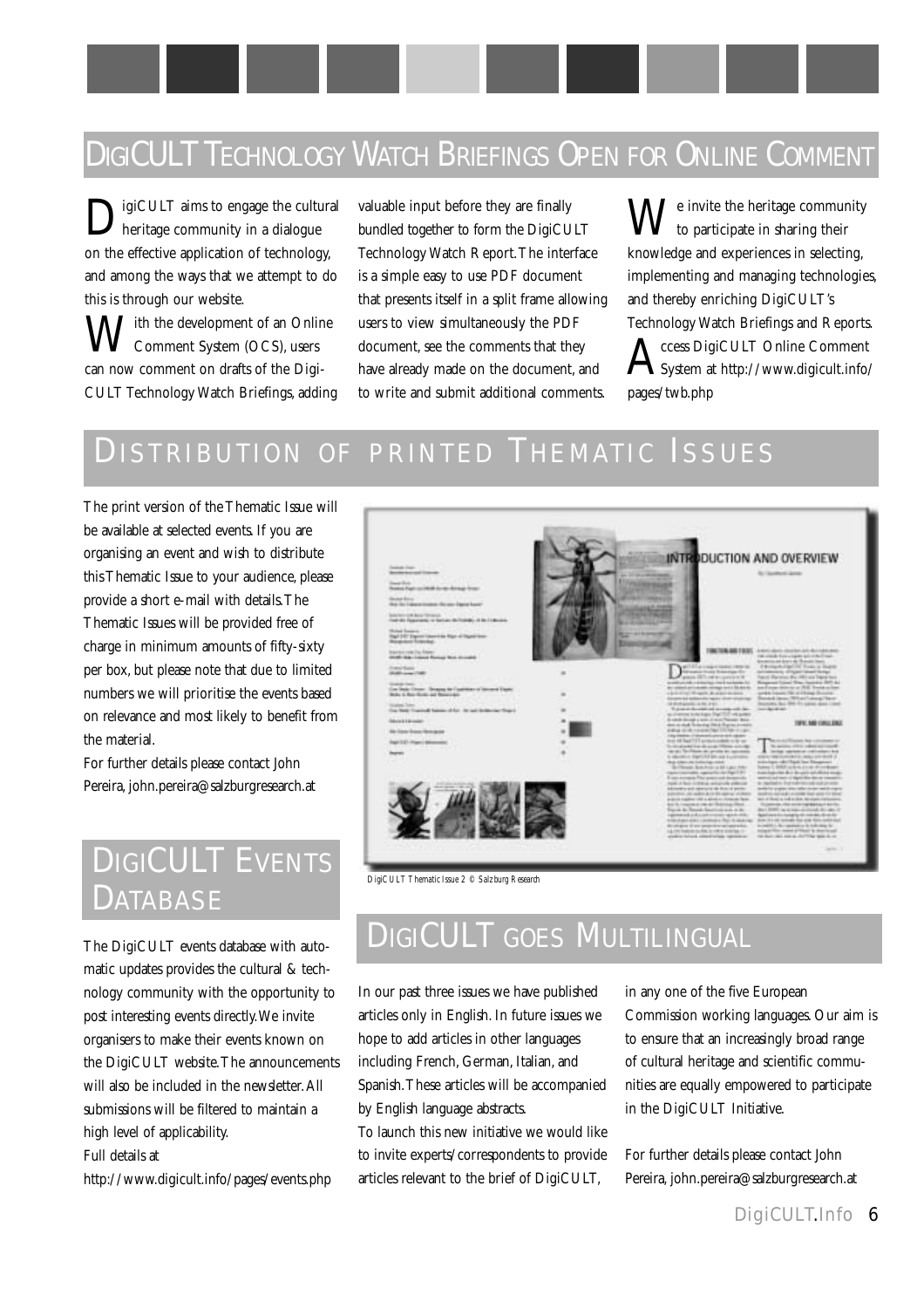# NEWS IN THE SPOTLIGHT

### RELEASE OF CIMI XML SCHEMA FOR SPECTRUM AND OPEN IMPLEMENTERS CALL FOR ALPHA TEST PERIOD

#### **By Alice Grant, CIMI XML Project Manager**

The CIMI Consortium [\(http://www.cimi.org\)](http://www.cimi.org) is pleased to announce the public release of Version 1.5 of the CIMI XML Schema for SPECTRUM, and the launch of an Open Implementers call to participate in an Alpha Test Period.

The CIMI Schema will enable museums to encode rich descriptive information relating to museum objects, including associated information about people, places and events surrounding the history of museum objects, as well as information about their management and use within museums.The CIMI Schema will be useful for migrating data, the sharing of information between applications, and as an interchange format for OAI (Open Archives Initiative, [http://www.openarchives.org\)](http://www.openarchives.org) metadata harvesting.

The CIMI Schema is based on SPEC-TRUM, the data and collections management standard for museum collections. SPECTRUM was developed by mda [\(http://www.mda.org.uk\)](http://www.mda.org.uk) and has been widely implemented in museums internationally.

The Schema has been tested by CIMI members and data from a variety of museum databases have been successfully encoded. Implementers from across the museum and XML communities are now invited to review and/or use the CIMI Schema in order that it can benefit from real-life use in projects.This Alpha Test Period will encompass the following stages:

Stage 1: Freezing the CIMI Schema for use during the Alpha Test Period until June use of a stable product and CIMI can gather feedback from its use.

Stage 2:After June 2003, CIMI intends to hold at least one Implementers' Forum to evaluate feedback arising from the use of the CIMI Schema during its first release and to address issues regarding how the community can manage the ongoing extension and refinement of the CIMI Schema in the future.

Stage 3: Review of the Schema following the Implementers' Forum and public release

2003, in order that implementers can make of Version 2 of the Schema in November 2003.

The CIMI Schema and its supporting documentation are available for downloading at:<http://www.cimi.org/wg/> xml\_spectrum/index.html.

Further information about the CIMI XML Schema for SPECTRUM and its development is available at [http://www.cimi.org/wg/xml\\_spectrum/](http://www.cimi.org/wg/xml_spectrum/) Questions about the CIMI Schema can be addressed to the CIMI XML Project Manager, Alice Grant, agrant@alicegrant.com

### WASTE ELECTRICAL AND ELECTRONIC EQUIPMENT



The European Council and Parliament has adopted a Directive on Waste Electrical and Electronic Equipment (the 'WEEE Directive').The Directive aims to support environmental conservation by promoting the recovery of electrical and electronic waste. It should result in compulsory recycling of certain materials across Europe.The WEEE Directive will apply to various waste materials including IT and telecoms equipment.

Under the WEEE Directive, manufacturers will be responsible for recovering electrical and electronic waste, either on an individual or collective basis.

The deadline for implementation of the Directive is September 2004 and within two years of this date collection systems must be established so that consumers may return their equipment easily and free of charge to the manufacturer's designated waste collector.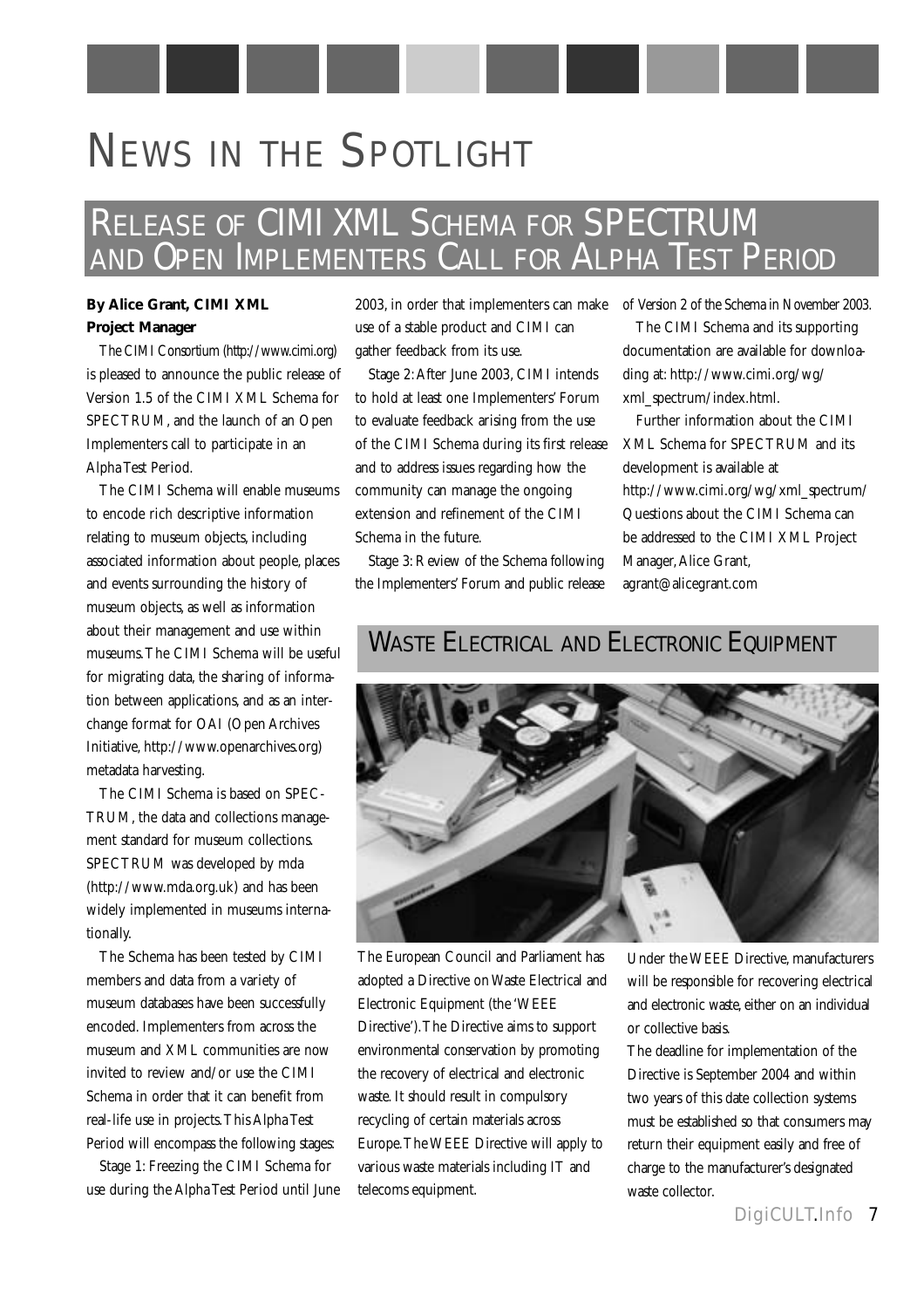# **DSPACE**

#### **By Monica Greenan, British Editor, ERPANET**1

In response to the demand for storage<br>of the digital research and educational In response to the demand for storage materials of MIT's faculty and researchers, MIT (Massachusetts Institute of Technology) Libraries and the Hewlett-Packard Company have developed the open source system, DSpace2.This is a digital repository designed to enable the capture, distribution and preservation of the intellectual output of MIT, with a view to its adoption by, and federation with, other institutions. From the outset, the system was designed to be easily run by institutions other than MIT. More than 1500 organisations have downloaded the system since it became freely available in November 2002.

Space provides a way to manage research publications and materials in a professionally maintained repository to give them greater visibility and ensure their accessibility over time, as well as providing simple and remote access to this material through Web-based technologies. The system's information model is built around the concept of 'communities', each with its own distinct information management needs. At MIT, the communities are the departments, schools, and research centres producing articles, reports, papers, books, theses, images, datasets, programmes, teaching materials, and visual simulations and models.

 $\mathbf A$  qualified Dublin Core metadata set<br>is employed by DSpace to describe items, requiring only three fields (title, language, submission date), but capable of supporting over sixty.To support the discovery and retrieval of deposited items the DSpace development team implemented CNRI (Corporation for National Research Initiatives) handles as persistent identifiers.

Space identifies two levels of preservation: bit preservation and functional preservation. Bit preservation involves the preservation of the digital file exactly as it was deposited without any change or future alteration. Functional preservation is considered the preservation of a 'usable' file as technology formats, media and paradigms change. Current research and practice has demonstrated that some formats can be functionally preserved more easily than others, such as TIFF images or XML documents. However, many other formats are proprietary or unsupported, and so are much more difficult to preserve in this manner. The DSpace development team concluded that the formats in which the MIT Faculty creates material can be neither predicted nor controlled.While they aim, at least at bit level, to ensure all material is preserved, the project aims to preserve the functionality of only 'supported' formats using format migration or emulation techniques.The techniques are yet to be decided. Institutions wishing to adopt the DSpace model must have their own preservation policies in place if the system is to be used effectively.To assist other institutions in implementing the DSpace model, the policies adopted by MIT are available, along with information about prospective communities and federators at the DSpace Website.

 $\overline{J}$ ith the ability to collect and manage the vast amount of grey literature, the DSpace system will provide a framework to enable the academic community to challenge the way research is communicated and distributed. Even after acknowledging that many questions remain unanswered and that DSpace is currently more of a platform for development rather than a solution to the problem of long-term preservation of research materials, it is evident that DSpace will play a valuable role in helping academic libraries and archives develop necessary strategies and technologies. Long-term management plans are not yet in place at MIT (beyond guaranteed preservation of bit streams), but with the obvious demand for this system, and the development of the DSpace federation of institutions in large academic research institutions in the United States, Canada, and the United Kingdom, DSpace should become a valuable tool and resource.

1 <http://www.erpanet.org>  $^2$ http://dspace.org/index.html

### TRUST & CONFIDENCE

The European Commission consultation on Trust barriers for B2B e-marketplace has found that concerns over the confidentiality of sensitive data and the security of information systems are key barriers to more widespread take-up of e-business opportunities. For the consultation document see: [http://www.europa.](http://www.europa) eu.int/comm/enterprise/ict/policy/b2bconsultation/b2b-trust-cons-sum.pdf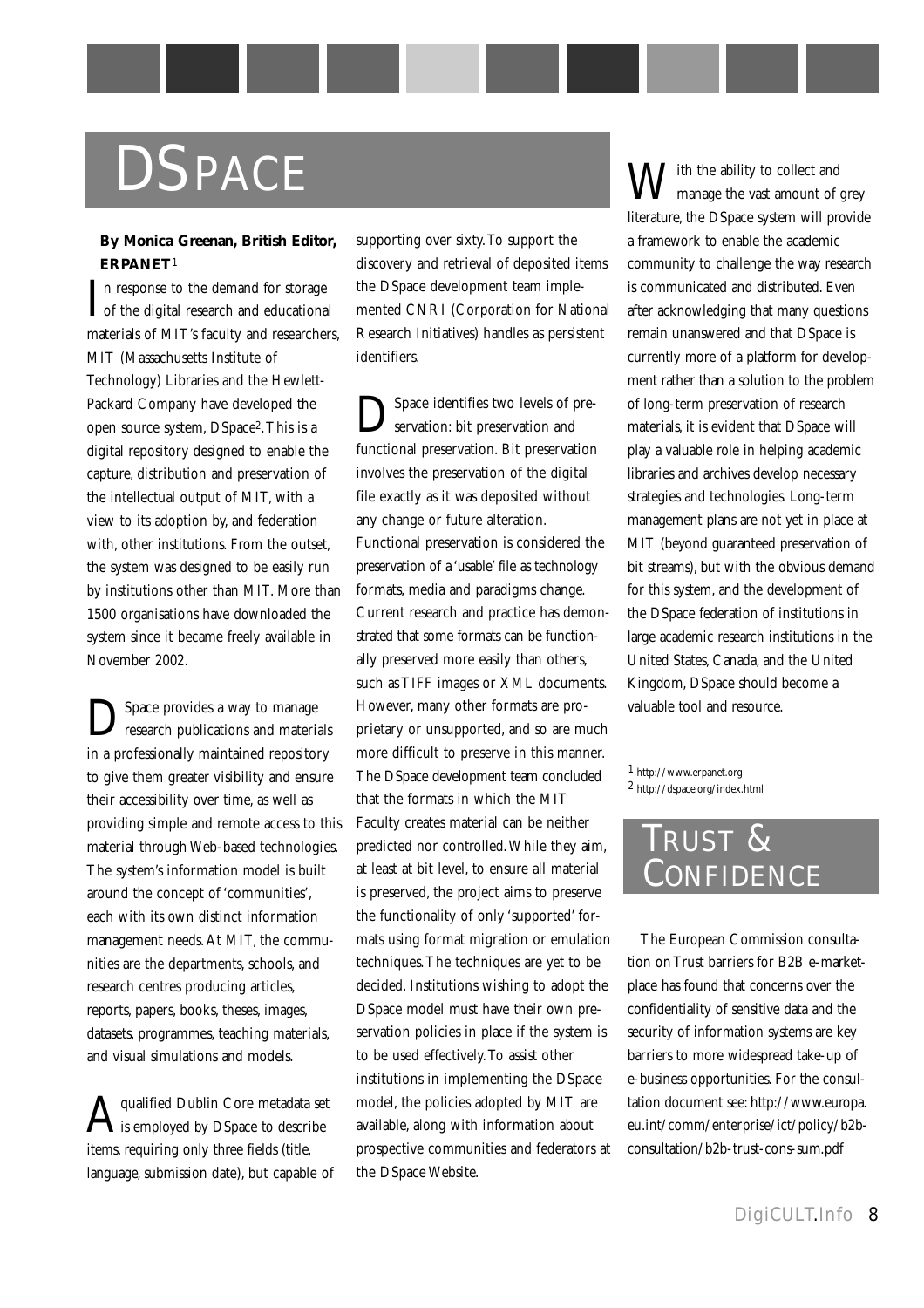### PUBLIC RECORDS OFFICE (UK): DATABASE OF FILE FORMATS AND APPLICATION SOFTWARE

The preservation of digital objects depends on reliable knowledge about file formats, and how these formats are rendered by different software applications. The Public Record Office (PRO), the national archives of England and Wales, has recently completed development of a second version of its web-enabled database that stores and provides information about file formats and the application

software needed to render them. PRONOM 2.0 enables an administrator to store and retrieve detailed information concerning software products, the file formats that they render, and any content variance that may occur as a result of rendering. Using these features, migration pathways can be easily planned.

For further information about the PRONOM project, please see:

[http://www.pro.gov.uk/about/conserva](http://www.pro.gov.uk/about/conservation/digital/pronom.htm)tion/digital/pronom.htm

The product is to undergo further development with new features to include internet access, automated file format checking tools, and functionality to 'display multi-step migration routes showing any content variance' in the process.

### UPCOMING EVENTS

For a complete list of events, information and contacts please refer to the events page at <http://www.digicult.info/pages/> events.php

#### FEBRUARY

#### **February 25**

**UK DTIN workshop on 'Technologyenhanced learning and access to cultural heritage' strategic objective.** UK Department of Trade and Industry London, UK Contact: bobm@ideo.co.uk

#### MARCH

#### **March 10-11 International Symposium on Open Access and the Public Domain in Digital Data and Information for Science.**

UNESCO Headquarters, Paris, France Registration at the Symposium is free and open to the public. Register at <http://www.cheryllevey.com/codata/> 03march-regform-intlsymp.htm. The Committee on Data for Science and Technology (CODATA), the National Academies (US), the International Council for Science (ICSU), UNESCO

and the International Council for Scientific and Technical Information (ICSTI) are hosting an international symposium at the UNESCO Headquarters in Paris on Open Access and the Public Domain in Digital Data and Information for Science (10-11 March 2003).

The symposium will focus on (a) describing the role, value and limits that the public domain and open access to digital data and information have in the context of international research, (b) identifying and analysing the various legal, economic, and technological pressures on the public domain in digital data and information, and their potential effects on international research, (c) reviewing the existing and proposed approaches for preserving and promoting the public domain and open access to S&T data and information on a global basis, with particular attention to the needs of developing countries, and (d) defining the issues the ICSU family of organizations should follow up in preparation for the development of an Action Plan for the World Summit on the Information Society (WSIS).

The symposium will bring together leading experts and managers from the government and academic sectors in the developed and developing world, who are involved in the creation, dissemination, and use of data and information in public research.The symposium program and additional background information are available at [http://www.codata.org.](http://www.codata.org)

#### **March 19-22 Museums and the Web 2003**

Charlotte, North Carolina, USA <http://www.archimuse.com/mw2003/> The seventh annual Museums and the Web conference consists of two plenary sessions, eighteen parallel sessions, 60 museum project demonstrations, dozens of commercial exhibits, seven full-day and 6 half-day pre-conference workshops, and ten one-hour mini-workshops combined with a day-long usability lab, a day-long design "Crit Room", and the Best of the Web awards.All papers presented at MW2003 are peer reviewed. Full session descriptions, abstracts, speaker biographies and lots more details are on-line at <http://www.archimuse.com/mw2003/> Join us at the largest international gathering about cultural heritage on-line. [Register on-line at http://www.archimu](http://www.archimuse.com/mw2003/register/)se.com/mw2003/register/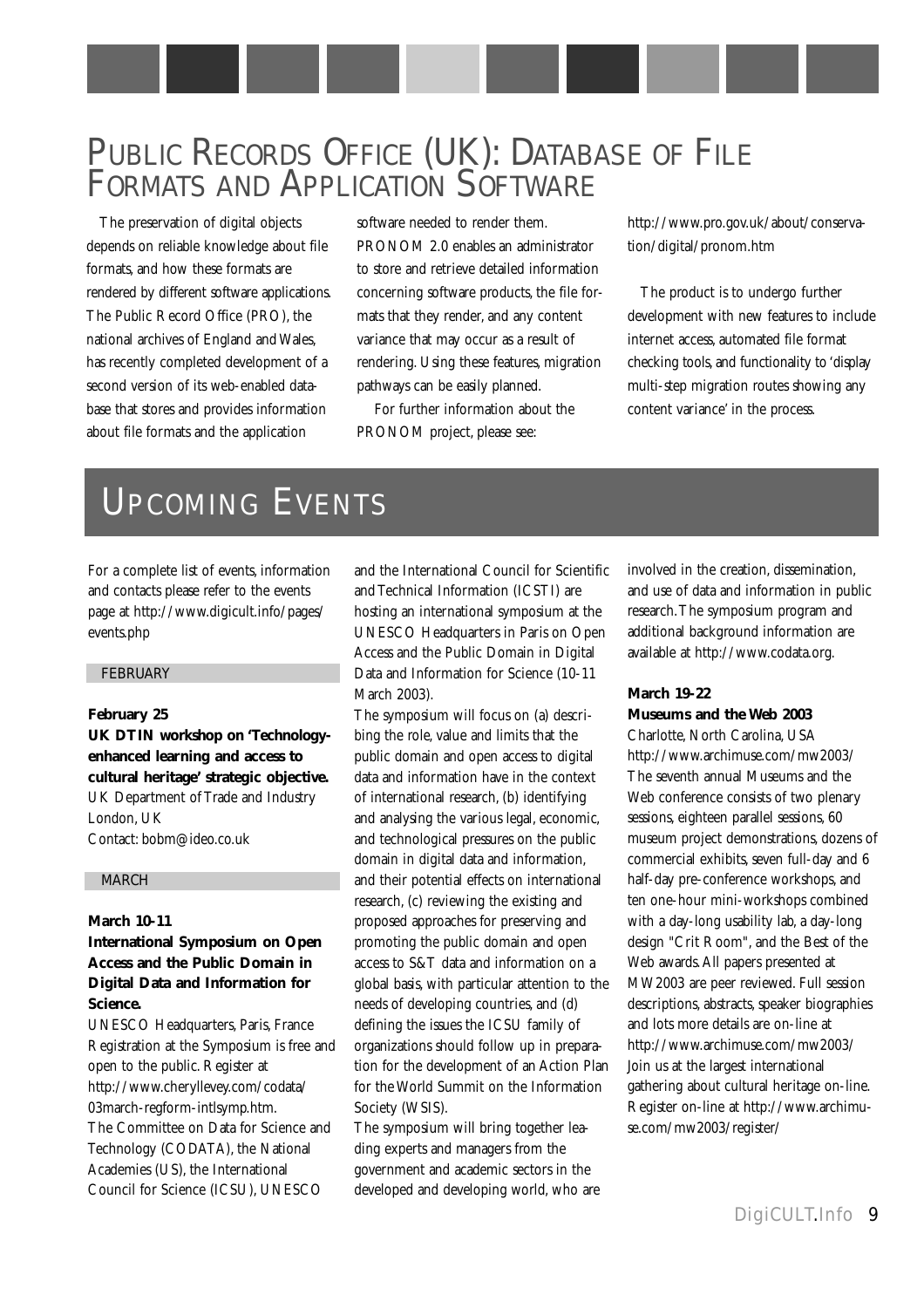#### **March 24-28 EVA FLORENCE Il Nuovo Rinascimento, Seminar, Conference & Workshop**

Palazzo degli Affari, Florence, Italy <http://lci.det.unifi.it> Main Topics: Case Studies of Leading Edge Applications: Galleries, Libraries, Education,Archaeological Sites, Museums & Historical Tours - Mediterranean Initiatives in Technology for Cultural Heritage institutions.

#### **March 24-25**

#### **Preservation and Conservation Issues Related to Digital Printing & Photography**

Heriot-Watt University Edinburgh <http://physics.iop.org/iop/congress/2003> Second International Conference on: Preservation & Conservation Issues Related to Digital Printing & Digital Photography - A two-day conference for conservators of print and textiles.

#### **March 25-27 INTERNET LIBRARIAN INTERNATIONAL**

Hall 10, National Exhibition Centre (NEC), B40 1NT, Birmingham, UK <http://www.internet-librarian.com> Be part of the UK's most exciting event for librarians and information professionals! At Total Library Solutions you can meet up to 70 suppliers showcasing hundreds of the best products and more.

#### **March 26-30**

#### **Libraries in the Digital Age (LIDA) 2003**

Dubrovnik and Mljet, Croatia <http://www.pedos.hr/lida> The annual conference and course Libraries in the Digital Age (LIDA) aims to address the changing and challenging environment for libraries and information systems and services in the digital world.

**March 27-28 Culture & ICT conference 'Eudialogue@culture'** The Hague,The Netherlands

<http://www.culture-ict.nl/> The city of The Hague is proud to invite you to the Culture & ICT conference "Eudialogue@culture" in The Hague.A conference for policy and decision makers on local, national and European government level involved in the field of Culture & ICT.The conference aims to create a forum for discussion of policy and research in the Culture & ICT area and to promote a European network of excellence.

#### APRIL

#### **April 05-10 CHI 2003 Conference on Human Factors in Computing Systems**

Fort Lauderdale, Florida <http://sigchi.org/chi2003/theme.html> The annual CHI conference is the leading international forum for the exchange of ideas and information about human-computer interaction (HCI).

#### **April 07-09 Culture: From Information to Knowledge** Moscow

<http://www.conf.cultivate.ru/2003/english> This international conference aims to bring together professionals and policy makers from libraries, museums, archives and other cultural institutions to debate the digital era of culture.

#### **April 08-10**

**CAL 03: 21st Century Learning** Queen's University, Belfast, Northern Ireland <http://www.cal2003.com> Contact: a.williams@elsevier.com

**April 08-12 International Congress: 'Enter the Past - The E-Way into four Dimensions of Cultural Heritage'** City Hall, Vienna, Austria http://www.archaeologie[wien.at/caa2003/caa2003.htm](http://www.archaeologiewien.at/caa2003/caa2003.htm) New technologies, especially the use of computers, are proving a useful tool in

helping to preserve and research our culture heritage. Enter the Past provides a forum for presenting and discussing new ideas as well as to search for new possibilities for research and cooperation.

#### **April 25-26**

#### **Criticism and Social Action: Rhetorical Dimensions of Electronic Texts**

University of Washington Seattle,Washington, USA <http://faculty.washington.edu/> barbwarn/rhetconf/

Contact: barbwarn@u.washington.edu The purpose of this conference is to bring together senior scholars in the humanities who have published critical studies of new media texts together with doctoral students and junior faculty who are developing work in this area.

#### MAY

#### **May 15-17**

#### **Smart Objects Conference**

Grenoble, France

<http://www.grenoble-soc.com> This conference addresses the new domain loosely defined by the inclusive association of such catch phrases as 'pervasive/ ubiquitous computing','things that think', 'smartifacts', 'ambient intelligence', 'disappearing computers'.This domain is best characterised by a stronger and richer coupling between the physical world and the information/communication world.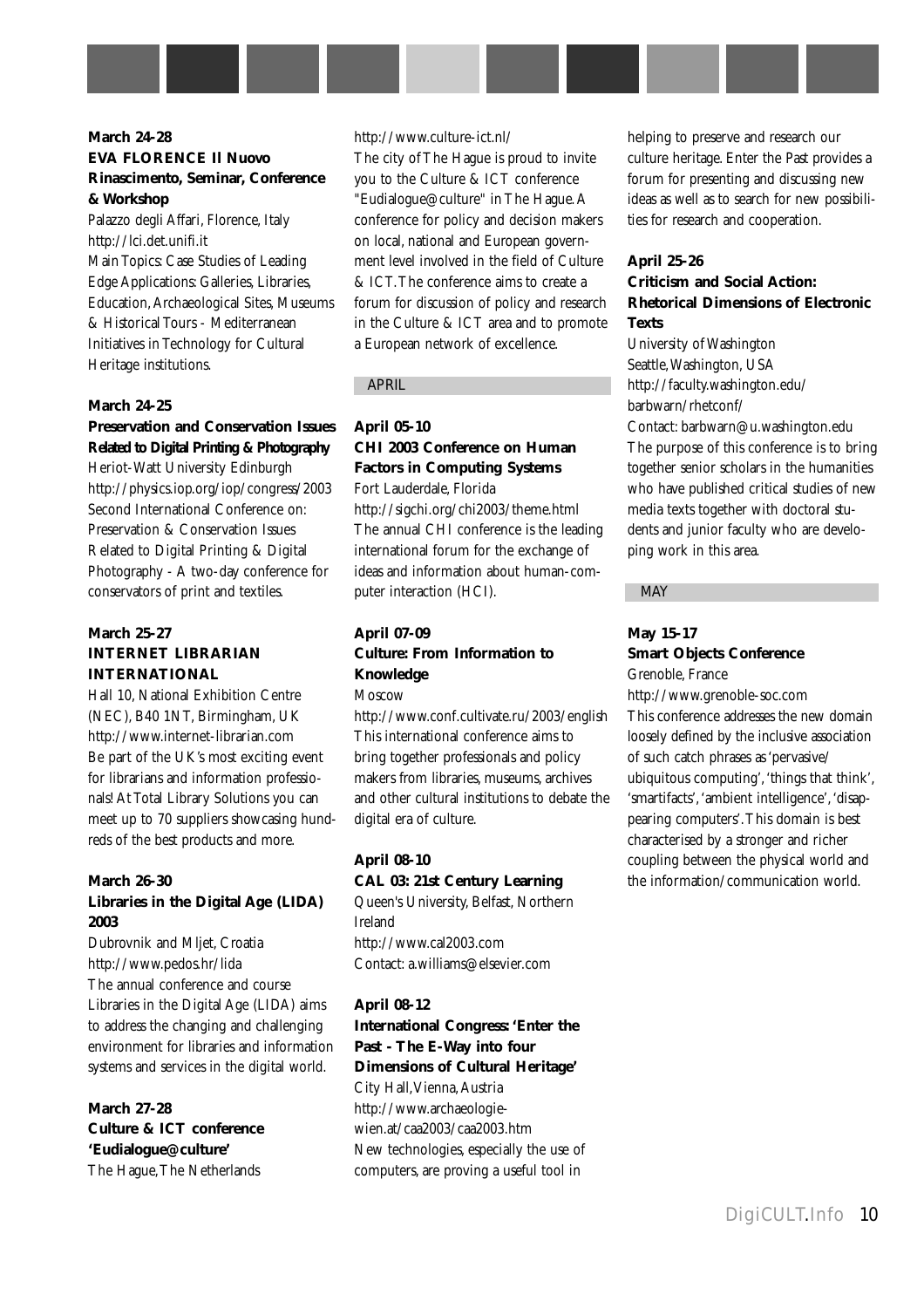#### JUNE

#### **June 25-28**

#### **ElPub2003: ICCC/IFIP International Conference on Electronic Publishing**

University of Minho, Guimaraes, Portugal <http://www.dsi.uminho.pt/elpub2003> ELPUB2003 is the 7th in a series of annual international conferences on Electronic Publishing.The objective of ELPUB2003 is to bring together researchers, managers, developers, and users working on the issues related to electronic publishing for public, scientific and commercial applications.

#### AUGUST

#### **August 06-09**

**Objects and Ethics: Computers in Historical and Social Science Research**

#### **XVth Conference of the Association for History and Computing**

Norwegian Historical Data Centre, University of Tromsø, Tromsø, Norway <http://www.rhd.uit.no/ahc> Contact: ahc@sv.uit.no On behalf of the Norwegian Historical Data Centre we are glad to announce that the University of Tromsø has been chosen as the location for the year 2003 conference of the International Association for History and Computing.The AHC with its national and regional branches is the world's leading forum on the use of information technology in historical research and education, and the related methodology is a equal relevance in other social sciences such as demography sociology and economics.

#### SEPTEMBER

#### **September 08-12 ichim 2003**

L'Ecole de Louvre, Paris <http://www.archimuse.com/conferences/> ichim.html The International Conference on Hypermedia and Interactivity in Museums (ICHIM) explores a full range of interactive multimedia issues, including technological, legal, economic, organisational and design concerns, that are discussed from

the perspective of museums and cultural heritage applications.The best projects worldwide are demonstrated, discussed and critiqued.

# CALL FOR PAPERS

**DRH 2003: Digital Resources for the Humanities University of Gloucestershire, School of Humanities August 31- September 3 2003** <http://www.drh.org.uk>

The DRH conferences have established themselves firmly in the UK and international calendar as the major forum bringing together scholars, librarians, archivists, curators, information scientists and computing professionals in a unique and positive way, to share ideas and information about the creation, exploitation, management and preservation of digital resources in the arts and humanities.

Proposals for academic papers, themed panel sessions, posters and workshops are invited.

Themes include:

- impact of access to digital resources on teaching and learning;
- digital libraries, archives and museums
- time-based media and multimedia studies in performing arts
- impact of network and televisual technologies on humanities research and education.

The deadline for submission is 31 March 2003.

Please visit the website at <http://www.www.drh.org.uk> for full details of the conference and how to submit proposals. Email enquiries are also welcome at drh2003@glos.ac.uk

**St. Petersburg: 'World Cultural Heritage: Uniting by Understanding' September 1-5 2003** St.-Petersburg, Russia <http://cidoc2003.adit.ru/english/> default.asp Topic of the Conference:'The Electronic Potential of a Museum: Incentives and Limitations, Achievements and Problems'. The Secretariat of the CIDOC Conference and ADIT announces the First Call for Papers for CIDOC 2003. This year's conference theme will be multifaceted, highlighting the most pressing aspects of virtual heritage infor-

**CIDOC 2003 Conference in** 

The objective of the conference is to review the results of the application of information technologies in museums: (a) analysis of the main achievements in the field of storage, restoration, conservation and educational work, (b) discussion of the pressing technical, technological, psychological and social problems and restrictions, and (c) outline of prospective areas of development and the further penetration of information technologies into the traditional museum environment.

matics.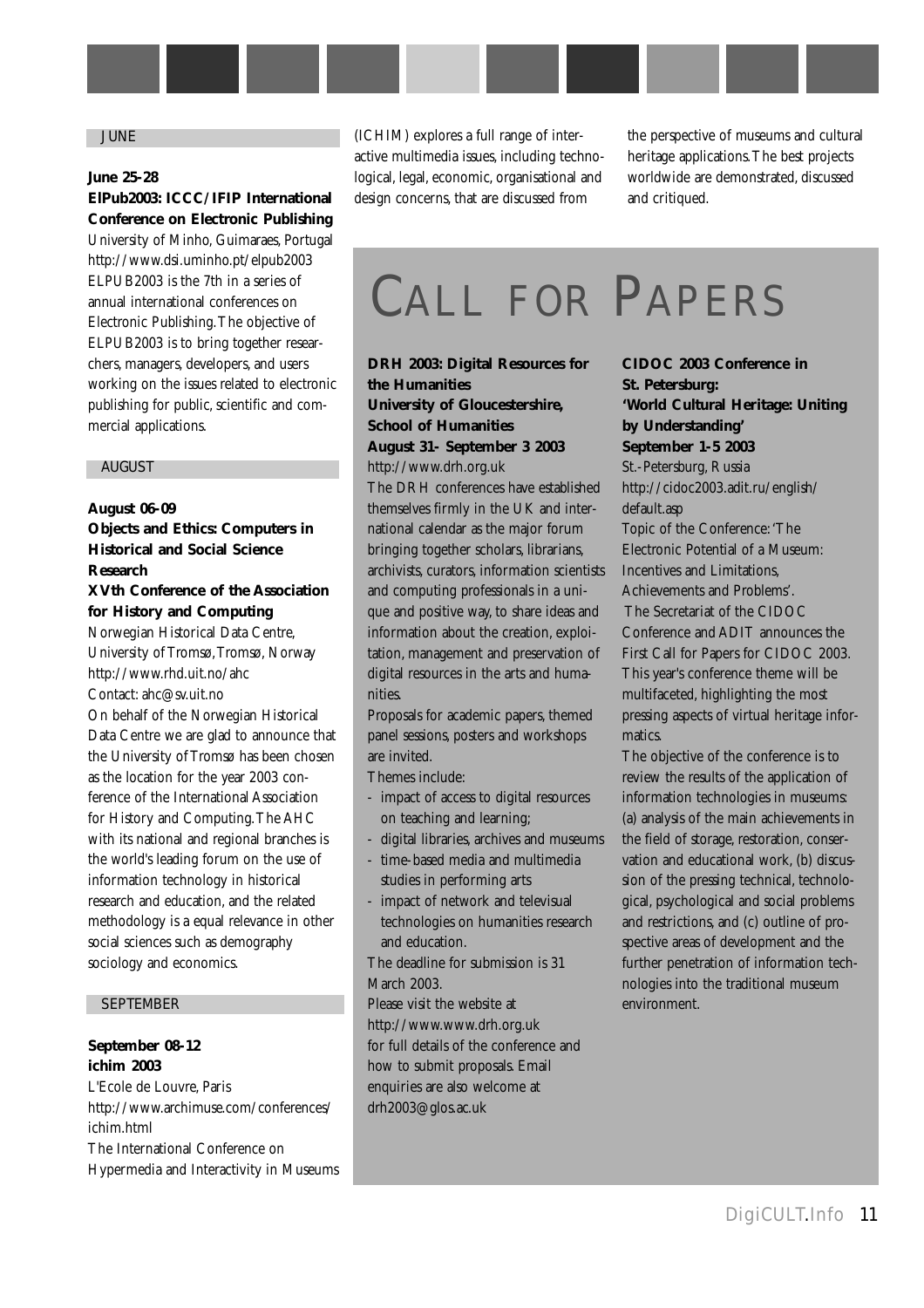# REPORTS ON CULTURE & TECHNOLOGY EVENTS CONCERTATION MEETING OF THE DG INFSO, DIRECTORATE E, JANUARY 2003



A REVIEW OF THE CONCERTATION MEETING OF THE DG INFSO, DIRECTORATE E, INTERFACES, KNOWLEDGE AND CONTENT TECHNOLOGIES, APPLICATIONS. INFORMATION MARKETS. HELD ON 28TH JANUARY 2003 IN LUXEMBOURG

BY ANDREA MULRENIN, SALZBURG RESEARCH

 $\sum$  hat should be the research agenda for cultural heritage in the upcoming calls of the Sixth Framework Programme? This was the leading question at a concertation meeting that took place on January 28 in Luxembourg at the invitation of the European Commission Directorate E Interfaces, Knowledge and Content Technologies, Applications, Information Market, and brought together over a hundred researchers from all over Europe who were interested to hear the answer.

According to Director Horst Forster,<br>Aat present, there seem to be more questions than answers regarding what the future focus of IST funded research should be. Only within a few areas, which also constitute the mainstay of cultural heritage, is the research agenda relatively clearly plotted: the generation of masses of digital content, the provision of intelligent heritage, the preservation and long-time archiving of digital heritage content and the involvement of community memory. Sixteen EU projects were invited to present their research agenda within these areas.

For the digital libraries sector, one of<br>the main impediments to development is the fragmented approach that has resulted in the development of many different technical solutions to the same problems. Thus, the greatest challenge in the future will be to get industry interested in this small market, to create off-the-shelf, outof-the-box solutions that are cheap and self-sustainable and can be easily adapted even by small institutions.Additional topics on the research agenda of digital libraries are the ability to build large-scale collections that also embrace non-traditional

types of digital entities (multilingual and multicultural content, sheet music and medical data all under one roof), and to provide unlimited and enjoyable access to these collections through novel, highly interactive navigation means, personalisation mechanisms, easy-to-use user interfaces and smart and ambient technologies, i.e. those challenges that are today labelled as 'intelligent heritage'.

From a research perspective, intelligent<br>heritage, according to Prof. David Arnold, University of Brighton, UK, is a mixture of 'hot topics' and the challenge of 'making it stick'.With regards to the hot research topics to make applications more efficient and effective, domain knowledge of the cultural heritage sector is the key as it raises the research challenge. 'It is not language technologies per se, but language technologies for cultural heritage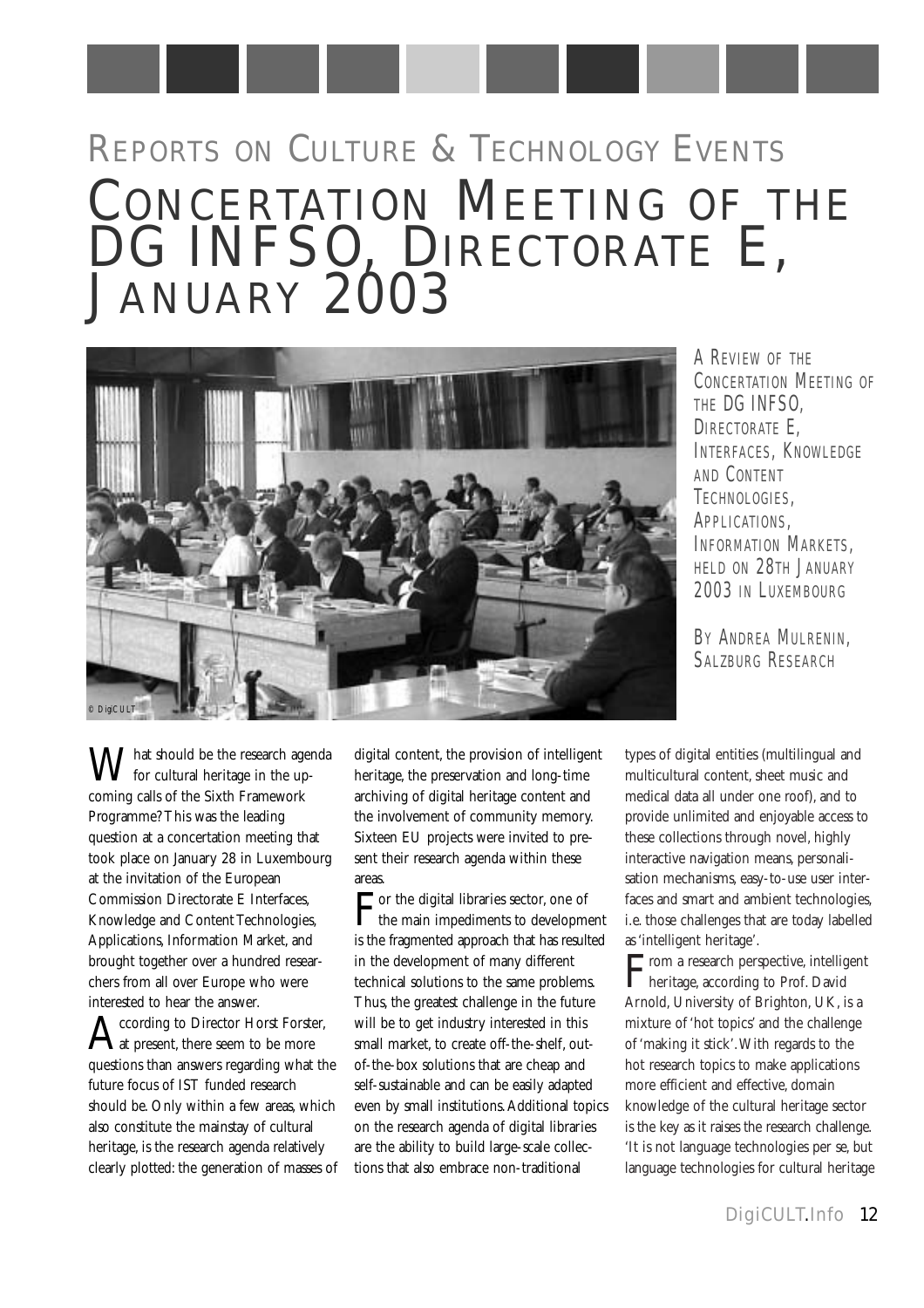

that are the challenge', concludes Arnold. What is required is a complete change in the mindset, starting with the question why, for example, archaeologists want technologies applied to their domain. Only then will technologists be able to develop efficient techniques applicable to a particular application domain.

 $\overline{J}$ ith 'making it stick', on the other hand, Prof.Arnold pointed out the threat of getting far ahead with R&D but leaving behind the community we originally seek to serve.Thus, future activities within the Sixth Framework Programme need to provide the opportunities for cultural heritage institutions to (re)connect to the technological development and make the new technologies stick to the community they are intended for.

Seamus Ross, University of Glasgow,<br>UK, presented tomorrow's research agenda for one of the undoubtedly most challenging areas for the cultural heritage sector: preservation of digital content. Over the past months, a working group of European and US preservation and archiving experts brought together by DELOS and the National Science Foundation drafted a paper on future challenges for the archiving sector, recognising that digital entities are the raw materials for the industries of the 21st century.The working group sees three core areas that need work in the future: emerging research domains such as digital repositories (establishment of repositories for testing) and archival media (longevity, ageing, etc), re-engineering the preservation processes, and addressing preservation systems and technology (such as the shift from hand-crafting to automated processes in all steps of digital preservation) that will fundamentally re-engineer the whole preservation and archiving process.

This general research agenda for digital preservation was further expanded by the presenters of the PRESTO project which is concerned with the question of digital restoration and archiving of audiovisual materials.Although PRESTO (as a



*© DigiCULT Andrea Mulrenin*

project within the Fifth Framework Programme) was successful in providing technical solutions for large archives, the challenge within the Sixth Framework Programme will be to develop the technologies to offer a cheap and effective preservation and restoration service also for small and medium-sized archives (PRESTO SPACE).The research challenges to reach these goals are numerous and include topics like rich digitisation, diagnosis and quality control, yet unsolved restoration impairment problems, automated metadata and archive management, etc.

The day closed with an area within<br>cultural heritage that has more to do with – to use Prof.Arnold's words – 'making it stick' rather than the hot

research topics.The introduction of 'community memory' as an area that calls for future action acknowledges the value of local and regional cultural heritage as the pillars of our cultural memory. In the future, local and regional cultural heritage institutions will need national and local strategies, programmes and funding, cross domain policy making and partnership as well as general support in training their staff and integrating sustainable technology to be able to maintain their services to the community.

 $\mathbf M$  ore details of the concertation<br>in available on the Preservation and Enhancement of Cultural Heritage Web site: [http://www.cordis.lu/ist/directorate\\_e/pech.htm](http://www.cordis.lu/ist/directorate_e/pech.htm)

### FRONTIERS OF SCIENTIFIC AND TECHNICAL DATA, 18TH INTERNATIONAL CODATA CONFERENCE

The 18th International CODATA Conference (CODATA 2002) - 'Frontiers of Scientific and Technical Data' -, which took place in Montreal, Canada, from 29 September to 3 October 2002, proved to be one of the most exciting conferences we attended this year. This four-day conference, hosted by the Canadian and US National Committees for CODATA, was sponsored by the National Research Council Canada, the Ministry of Science and Technology (Quebec), and the National Academies (US).

The 250 attendees, who came from thirty-seven countries, were treated to papers of exceptional quality. The electronic proceedings from the conference should be available at<http://www.codata.org> by early March 2003.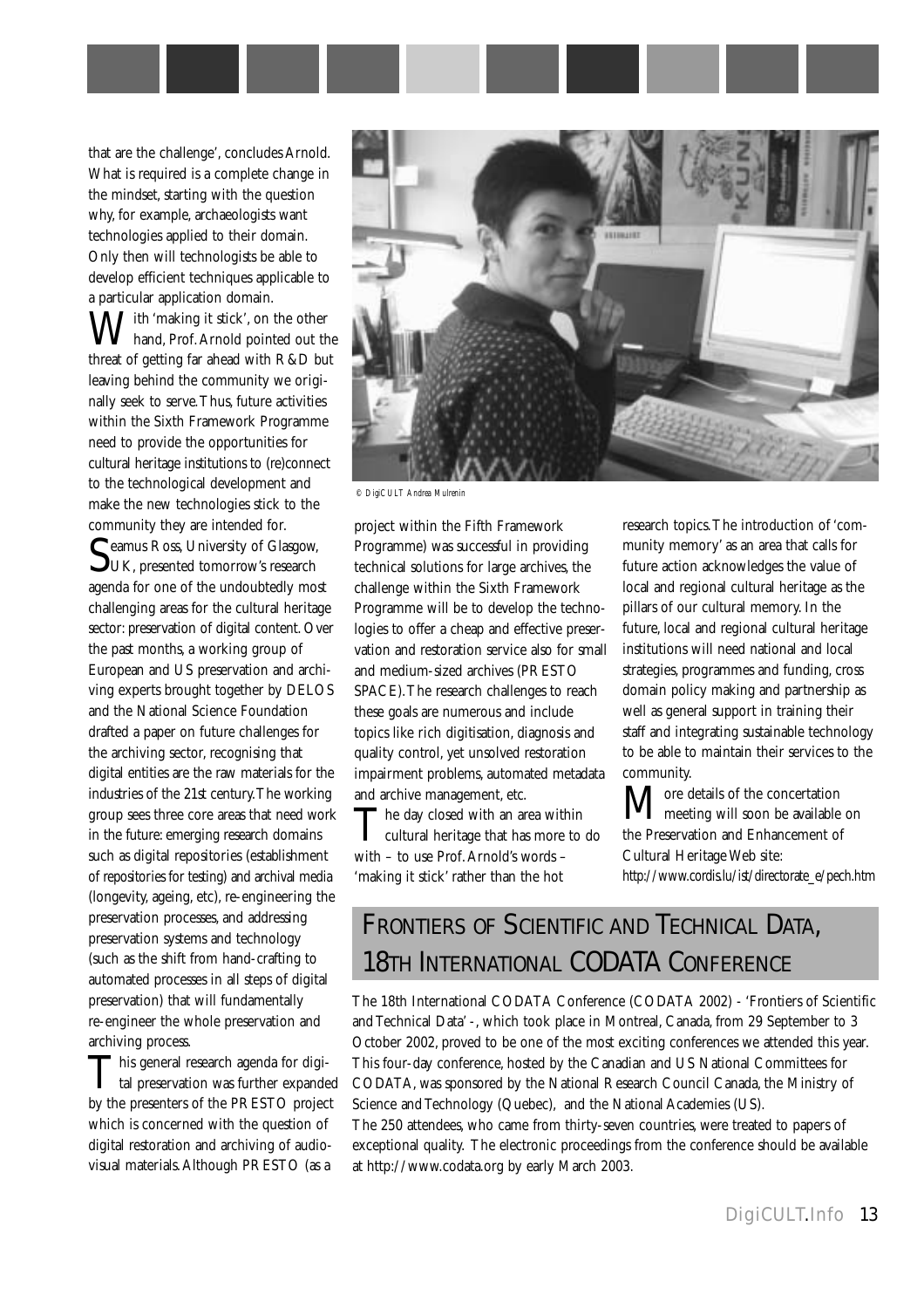### NINCH ANNOUNCEMENT TRANSFORMING DISCIPLINES: COMPUTER SCIENCES AND THE HUMANITIES CONFERENCE

#### **Reprinted with permission of David Green, Executive Director NINCH**

#### **Humanities Scholars, Scientists, and Engineers Explore Common Ground in the New World of Digital Technology.**

Humanities scholars, museum admini-strators, librarians, publishers, computer and information scientists, technologists, and engineers met at the National Academies in Washington, DC, January 17-18, 2003, to celebrate pioneering models of scholarship that employ digital technology and to address the considerable challenges to further progress.

As the conference, 'Transforming<br>Disciplines: Computer Science and the Humanities,' convened,William Wulf (National Academy of Engineering) suggested that humanists and engineers shared the problem of creating 'macro scale' systems out of billions of minuscule components - with unpredictable results. If humanists could resolve this problem for themselves and for engineers, they would usher in a revolution comparable to the development of Einstein's theories and quantum mechanics at the beginning of the twentieth century.The necessity - and revolutionary potential - of cooperative working relationships between humanists and computer scientists and engineers, and the notion that they might be able to help answer essential questions in each other's disciplines, became an important theme of the conference.

Presenters included historians, classicists, art historians, engineers, media studies professors, computer scientists, and representatives of cultural and educational institutions.Will Thomas (University of Virginia) discussed his work with the American

Historical Review to create a new genre of scholarship, playfully titled 'a work formerly known as an article.'

In the related arenas of teaching and<br>textbook publishing, Richard Baraniuk In the related arenas of teaching and (Rice University) offered an ambitious vision of the cooperative development of a 'commons of free teaching materials,' based on the collaborative model of Linux software development.

Taking advantage of the computer as a<br>visual medium, art historian Stephen Murray (Columbia University) presented a graphic simulation of the construction of Amiens Cathedral, and Douglas Greenberg (Survivors of the Shoah Visual History Foundation) gave conference participants a glimpse of the complexities of indexing and making accessible the videotaped testimonies of more than 52,000 survivors of the Holocaust.

 ${\bf A}^{\rm ll}$  of the projects examined during<br>the conference demonstrated both the rich possibilities and the limits of current technology and led to speculation about new tools, training, and shifts in disciplinary thinking that might allow more fruitful relationships between the humanities and computer science. Participants frequently returned to the problem of inertia within disciplines particularly in expectations for promotion and tenure, minimal training in technology for graduate students, and the lack of adequate cooperation with university libraries and librarians.

Resisting the general tide of multi-<br>and cross-disciplinarity, Michael Joyce (Vassar College) sounded a call in favour of the traditional disciplines and the need to explore all that is not known within those disciplinary bounds to

'husband doubt, rather than suffocating in knowingness.' Janet Murray (Georgia Institute of Technology) argued that perhaps lack of total understanding between computer specialists and humanists is useful, creating a space of play and adaptation in which both are able to formulate overly ambitious and creatively valuable projects.

By the time the meeting adjourned, participants had developed a wish list of new tools, training, and cooperation, but recognised that they must balance the desire to experiment creatively with the constraints of existing tools and models, limited departmental support, and looming cuts in federal, state, university, and foundation budgets.

'Transforming Disciplines: Computer Science and the Humanities' evolved from the 1997 Computer Science and Humanities Initiative and a subsequent September 2000 workshop that began exploring cross-disciplinary cooperation. The Initiative is supported by the American Council of Learned Societies (ACLS), the Coalition for Networked Information (CNI), the National Initiative for a Networked Cultural Heritage (NINCH), the National Academies, and Princeton and Rice Universities and is funded by generous grants from the Carnegie Corporation.

 $\rm M$ Computing and Humanities Initiative is available on the NINCH Web site: [http://www.ninch.org/programs/science.](http://www.ninch.org/programs/science)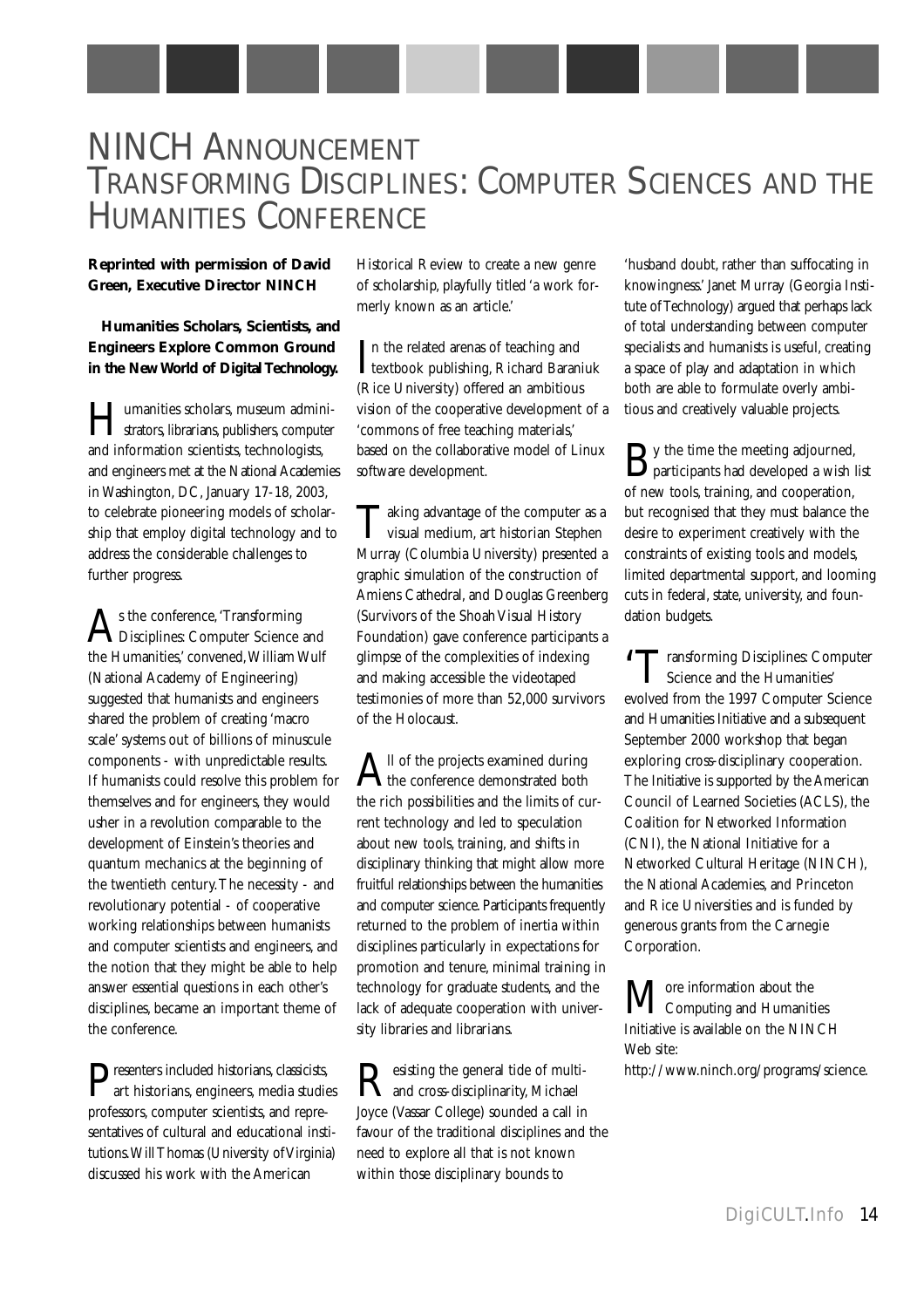### REPORT ON THE FIFTH INTERNATIONAL CONFERENCE EVA 2002 MOSCOW 2-7 DECEMBER 2002

BY PIETER KOP, IBM BUSINESS CONSULTING SERVICES



information resources from the regions was a welcome antidote to the prevalence of Russia's leading centres Moscow and St. Petersburg in presentations and discussions.These and other presentations demonstrated how cultural institutions can collaborate with vendors, universities and local authorities to use technology to preserve and improve access to and understanding of cultural heritage. On the final day of the conference, projects on international cooperation, such as the Cultivate project, were

*© Centre PIC, Moscow 2002,Tretyakov Gallery*

VASARI1 and the Centre of Information in the Sphere of Culture of the Ministry of Culture of the Russian Federation (Centre PIC2) brought to Moscow the foremost European electronic imaging event in the visual arts.The main supporters were the EC's EVAN Project, the Open Society Institute (Soros Foundation - Russia) and the Russian Foundation for Basic Research.The 700 participants had the opportunity to sample 168 presentations over the course of the five-day event.As in previous years, the Tretyakov Gallery, the home to paintings by such exceptional Russian artists as Vladimir Borovikovsky (1757-1825),Vasily Tropinin (1776-1857), Pavel Fedotov (1815-1852), Kuzma Petrov-Vodkin (1878-1939) and Kasimir Malevich (1878- 1935) proved an intellectually stimulating venue.The presentations were accompanied by an exhibition of new software and mul-

timedia CD-ROMs.The conference opened with papers charting the issues that would be addressed during the coming five days as well as international developments.Among the papers Professor M. Morbey's (York University, Canada) on 'Cybercolonialism in the State Hermitage Museum, St Petersburg, Russia: Does it Matter?' struck a genuine chord with the audience. In the course of the middle two days, speakers examined a range of issues, from improving access to cultural heritage using information technologies including the Internet to the development of audio, video and photo archives and collections.A number of authors examined the collaborative opportunities between the cultural heritage sector and business and the role that information resources of this kind played in the devel-

opment of the information society.The focus of Thursday's sessions on presenting brought into the spotlight. One of the most inspiring sessions of the conference, on contemporary art and the Internet, followed. Participants examined such questions as: How do you define the ethical boundaries of contemporary art?

In addition to addressing challenging<br>questions, the conference, in the good n addition to addressing challenging former Soviet tradition, was richly supplemented by the opportunity for visitors to take part in a variety of cultural visits. By combining discussions of culture and technology with visits to the cultural institutions themselves, the hosts reminded us that technology must still take pride of place from the heritage assets themselves, even if in some cases contemporary art is blurring the distinction between technology and art.

1 <http://www.vasari.co.uk/>

2 [http://www.cpic.ru/Index\\_e.htm](http://www.cpic.ru/Index_e.htm)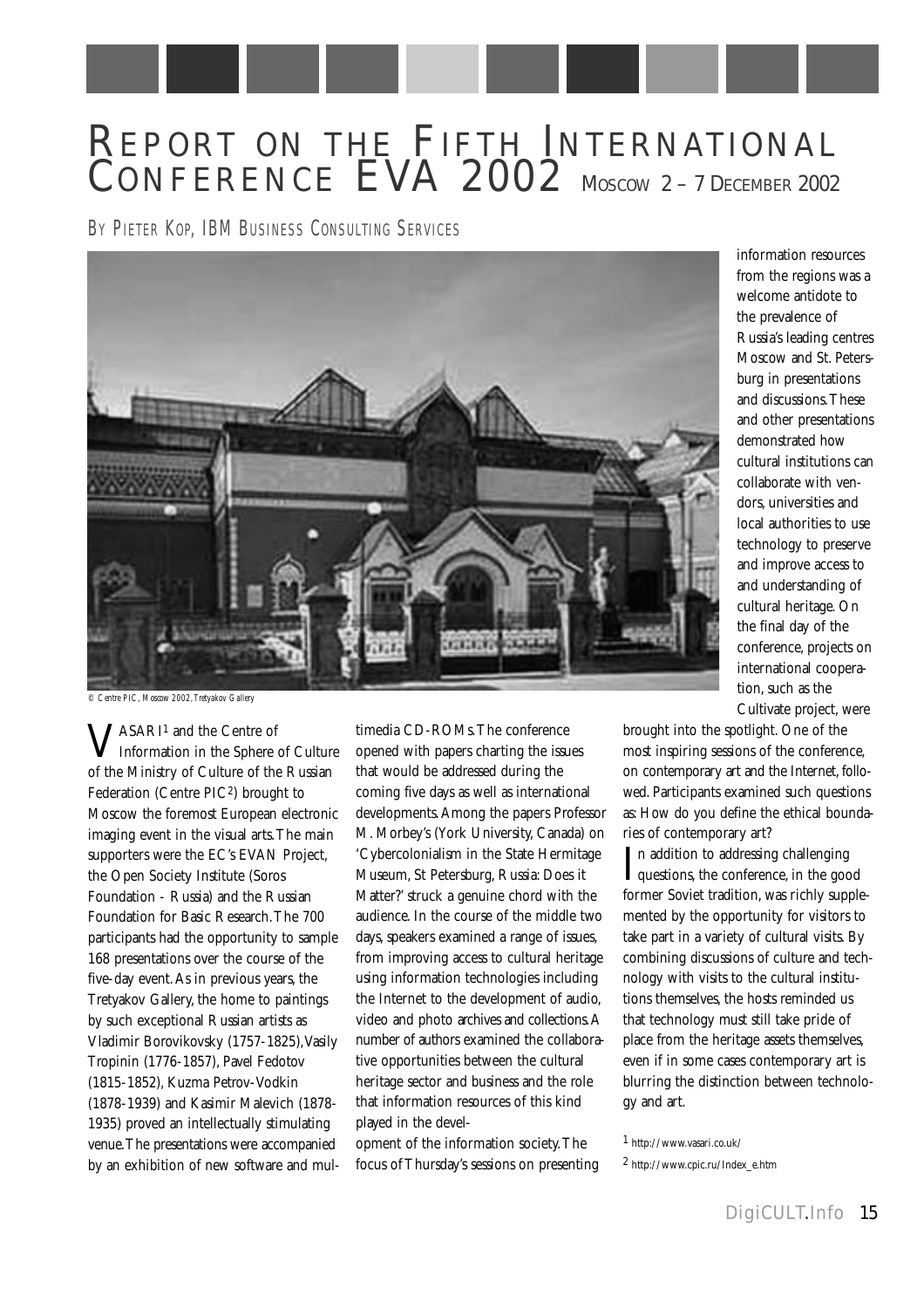# CHALLENGES | STRATEGIC ISSUES | NEW INITIATIVES OAI AND ITS VALUE TO THE C ULTURAL HERITAGE SECTOR

BY LEONA CARPENTER1, UKOLN AND RACHEL HEERY2, UKOLN

The growing wealth of digital artefacts in the repositories of the world's cultural institutions can, in theory, be made available to anyone, anywhere, anytime. Through digital finding aids and digital curation, resources can be discovered and digital exhibitions can be mounted, regardless of where the original material is housed. In practice, enabling interworking between diverse collections of material, diverse systems for the description of material, and diverse resource discovery systems remains a fundamental issue for those working in the digital library and cultural heritage fields.The Open Archives Initiative (OAI) promises a low-cost technical solution to interoperability.The open archives approach enables access to resources through interoperable digital repositories for metadata sharing, publishing and archiving. It arose out of the e-print community, where a growing need for a low-barrier solution to access across heterogeneous repositories led to the establishment of the Open Archives Initiative (OAI). ([http://www.oai.org\)](http://www.oai.org) 

OAI develops and promotes a low-barrier interoperability framework and associated standards, originally to enhance access to e-print archives, but now taking into account access to other digital materials.These efforts were initially aimed at enabling authors to make resources available direct to their potential users, in order to improve the scholarly communication process, both in terms of speed in making research widely available, and in terms of reducing journal purchase costs to readers and libraries.The key interoperability solution provided by the OAI is a harvesting protocol, now known as the Open Archives Initiative Protocol for

Metadata Harvesting, or OAI-PMH.

The OAI-PMH specifies harvesting of metadata, not the content that the metadata describes, although data and service providers may optionally decide to enable the resources themselves to be 'harvested' using standard Web technologies.The need for a metadata format that would support both metadata creation by authors and interoperability across heterogeneous repositories led to the choice of unqualified Dublin Core ([http://dublincore.org\)](http://dublincore.org) as the mandated metadata standard for OAI compliance. Metadata in qualified Dublin Core or in other formats, as developed or selected by particular communities, may be made available in addition to unqualified Dublin Core.

It is important to note that within the<br>OAI the term 'open archives' has a par- $\mathbf{T}$ t is important to note that within the ticular meaning:'archives' refers to data repositories;'open' refers to the availability for harvesting of collections of metadata relating to data repositories. In OAI terms,'data providers' make metadata available for harvesting via OAI-PMH, and 'service providers' harvest metadata from a number of appropriate data providers and provide services based upon this harvested metadata. Data providers may also be service providers. Metadata made available for harvesting by one data provider may itself have been aggregated by harvesting from other data providers.

Open archive metadata ordinarily describes resources held in a digital repository, such as e-prints, images, learning objects, multimedia, and Web sites. However, library catalogues describing physical as well as digital resources are

represented in some OAI trials. Resources may be the products of original authors (for example, a research paper), or of intermediary organisations (for example, the results of a digitisation project in a museum). Examples of types of data providers include repositories of e-prints, learning objects, cultural heritage resources, and even union catalogues. Examples of services that could be provided include learning resource services, cultural heritage services, and e-print services. Service providers may harvest metadata from different types of data providers; for example, a provider of a learning resource service may harvest metadata relating to learning objects, cultural heritage items, and e-prints, and some of it may come from library union catalogues. Users may be end-users of the service providers' services, or may be organisations providing, for example, subject-based gateways or institutional portals.

For the e-print community, OAI has been seen as an important element in the technical underpinning for the improvement of communication among researchers, and even for implementing a dramatic change in the academic publishing paradigm. For other communities, the importance of OAI lies in the relative ease with which it can be implemented in support of collaborative service provision. Improved and novel access across repositories and organisations is not feasible without interoperability. Claims for OAI as a 'low barrier' solution rest on the technical simplicity of OAI-PMH. Setting up and maintaining an OAI-compliant server or harvesting process is easy compared

<sup>1</sup> l.carpenter@ukoln.ac.at

<sup>2</sup> r.herry@ukoln.ac.at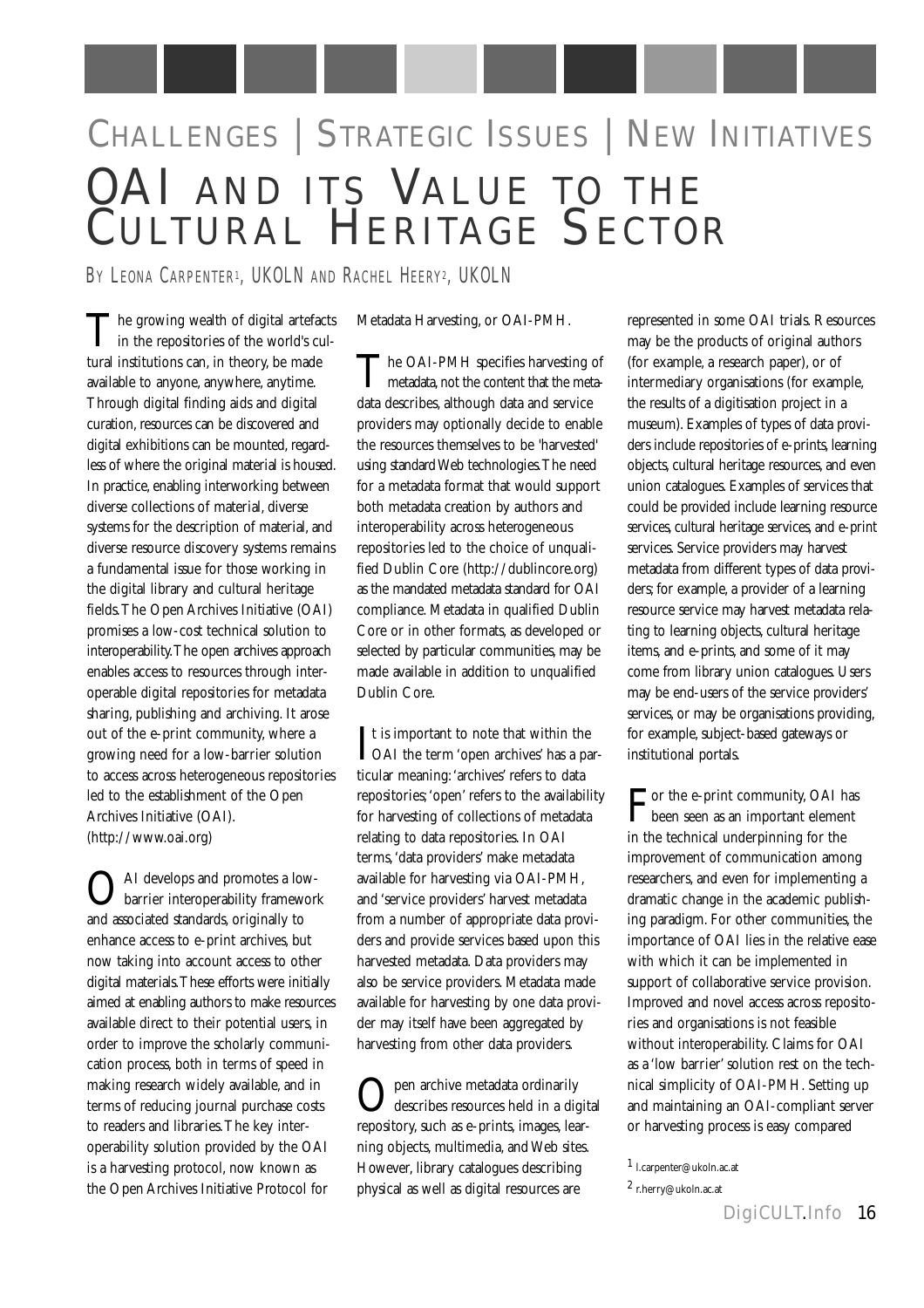

with interoperability alternatives such as building discovery services on the Z39.50 distributed search and retrieval protocol. In addition, unqualified Dublin Core provides a common denominator, a cut-down switching language for which mappings from a number of metadata formats already exist. (For example, see Day 1996-2002.)

Even given the simplicity for the data provider of implementing OAI, the complexity of providing enhanced highquality services remains and must be addressed by the service provider.Among projects that are exploring provision of value-added services layered onto the metadata harvested by the OAI service provider, the ePrints UK project [\(http://www.rdn.ac.uk/projects/eprints](http://www.rdn.ac.uk/projects/eprintsuk/)uk/) is working with the OCLC Office of Research (<http://www.oclc.org/> research) to enhance metadata with authority control and Dewey subject classification; and with the OpCit Project at the University of Southampton ([http://opcit.eprints.org\)](http://opcit.eprints.org) to include OpenURLs for citations. For COINE (Cultural Objects In Networked Environments Project) (<http://www.uoc.edu/in3/coine>), OAI implementation is one piece in the puzzle of the possible architecture for providing truly innovative ways of involving users with cultural objects. Artiste ([http://www.artisteweb.org\)](http://www.artisteweb.org) a collaboration among four major European

galleries and other specialist partners – sees OAI as part of a new management system for visual information (Addis et al. 2002).

The other chief attraction of the open<br>archives approach to the cultural heritage sector is its potential to provide or improve access to material in what is sometimes called the 'Hidden Web'. The Hidden Web refers to material that is potentially accessible via the Web because it is in digital format and held on organisations' servers, but could not ordinarily be located through publicly available

Internet search facilities or subject gateways, or even through organisations' own public Web sites.This includes, for instance, the output of digitisation projects and unpublished reports produced within organisations.The OAI Metadata Harvesting Project at the University of Illinois ([http://oai.grainger.uiuc.edu\)](http://oai.grainger.uiuc.edu) is an example of this kind of access provision. It provides a search service built on metadata describing manuscript archives and digitised cultural heritage information resources harvested from more than two-dozen institutions.

**J**idespread take-up of the OAI framework will be needed in order to realise the potential of OAI-based interoperability. It is crucial at this stage of trials and pilot services incorporating OAI that many players in the field of cultural heritage work to common standards and develop best practice guidelines in their application. When representatives of around forty

cultural content creation programmes in Europe and the Americas met in March 2002, they found that a number were already exploring OAI within their programmes (Miller et al. 2002).The Open Archives Forum (OA-Forum) ([http://www.oaforum.org\)](http://www.oaforum.org) is an ISTfunded ([http://www.cordis.lu/ist\)](http://www.cordis.lu/ist) focus for dissemination of information about European activity related to open archives. OA-Forum workshops in May and December 2002 attracted participants from the heritage sector, including invited speakers.There is some evidence that takeup is likely to reach the critical mass required in at least some communities, as perhaps it has already done within the e-prints community. In the cultural heritage sector, projects and initiatives such as those mentioned above indicate at least a lively and growing interest in applying this solution to service problems involving interoperability.

#### **More information about OAI is available in and through:**

The Open Archives Initiative:<http://www.oai.org> Open Archives Forum:<http://www.oaforum.org/> UKOLN links to Open Archives Initiatives resources: <http://www.ukoln.ac.uk/distributed-systems/oai/> Deutsche Initiative für Netzwerkinformation (DINI):<http://www.dini.de/>

#### References:

Addis, M., Lewis, P., Martinez, K.'ARTISTE image retrieval system puts European galleries in the picture', Cultivate Interactive, issue 7, 11 July 2002 <http://www.cultivate-int.org/issue7/artiste/>

Day, M.'Mapping between metadata formats', UKOLN site <http://www.ukoln.ac.uk/metadata/interoperability>

Miller, P., Dawson, D. and Perkins, J.'Towards a Digital Cultural Content Forum', Cultivate Interactive, issue 7, 11 July 2002 <http://www.cultivate-int.org/issue7/washington/>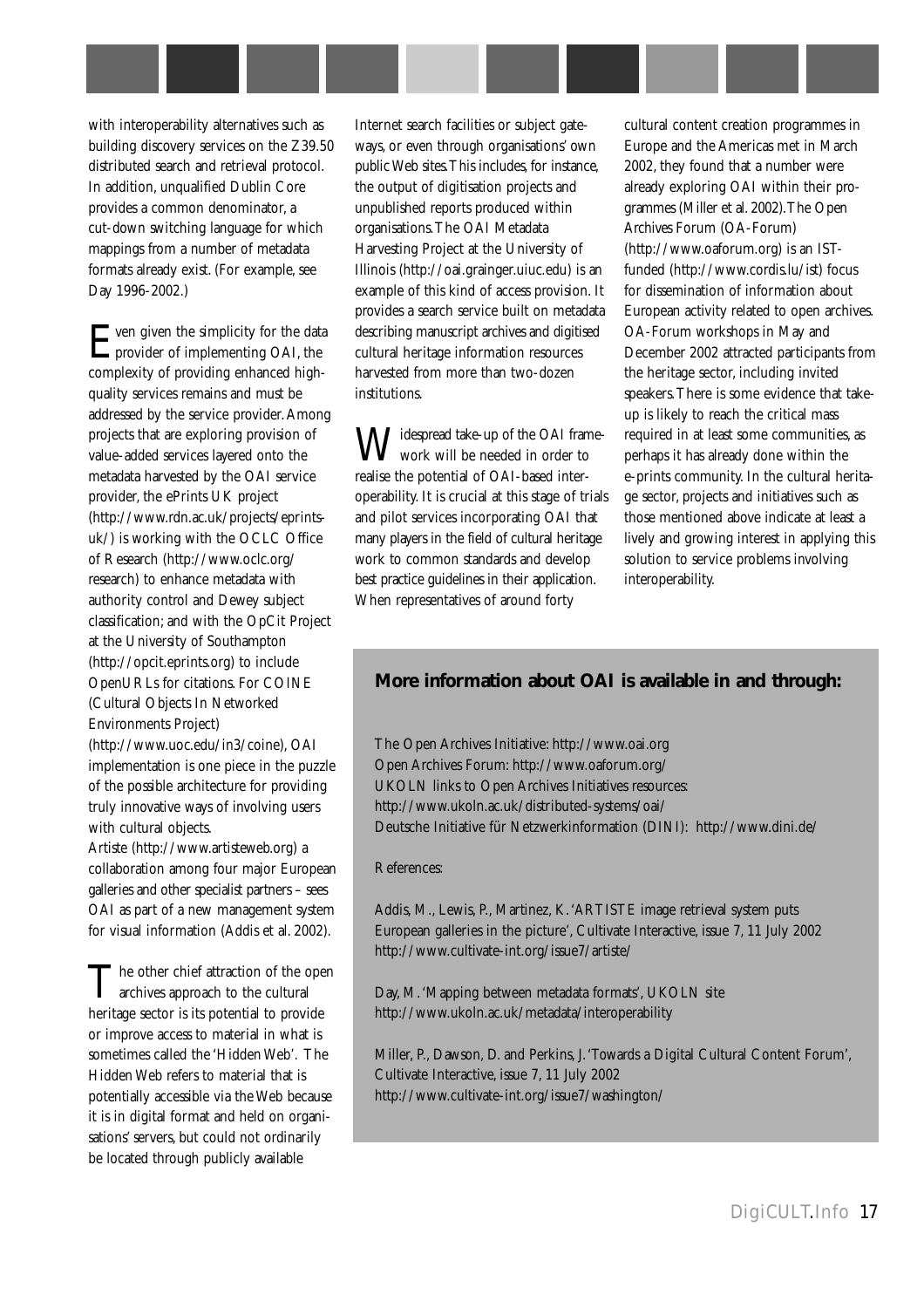# PRESERVATION METADATA AND DIGITAL CONTINUITY

BY STEVE KNIGHT, DIGITAL LIBRARY TRANSITION CO-ORDINATOR, NATIONAL LIBRARY OF NEW ZEALAND



*© Steve Knight*

The National Library Act 1965<br>provides the legislative frame-<br>work for the National Library of<br>New Zealand '... to collect, preserve, and provides the legislative framework for the National Library of make available recorded knowledge, particularly that relating to New Zealand, to supplement and further the work of other libraries in New Zealand, and to enrich

the cultural and economic life of New Zealand and its cultural interchanges with other nations'.

Legislation currently before Parliament, if enacted, will give the National Library the mandate to collect digital resources for preservation purposes.

The Library's mid-term strategic plan-

ning document, the 21st Century1, reflects the need for the Library to take account of new developments relating to the collection and accessibility of digital material.The Library is currently addressing these requirements through a series of projects related to;

- collection and management of electronic material
- development of a Digital Library
- enhanced access to its collections via digitisation.

So, the Library has an organisational commitment and may soon have the legislative environment to support the collection, management and preservation of digital objects.These provide the backbone for a preservation programme. The next issue is what needs to be done to ensure that a viable preservation programme can actually be put in place.

As with most agencies struggling to come to grips with an information environment increasingly characterised by digital resources, it quickly became clear to the Library that preservation of digital materials is a significant new business requirement for NLNZ.This requires a comprehensive look at how digital materials will be incorporated into the Library's business processes.

As the Library had already begun systematising its approach to resource discovery metadata2, development of a preservation metadata schema for use within the Library was a logical next step.The results

<sup>1</sup>National Library of New Zealand. 2001.The 21st century:The strategic direction of the National Library of New Zealand Te Puna Mataurange o Aotearoa:A revised framework for planning.

<http://www.natlib.govt.nz/files/framework.pdf> 2National Library of New Zealand. 2000. Metadata Standards Framework for National Library of New Zealand.<http://www.natlib.govt.nz/en/whatsnew/> 4initiatives.html#meta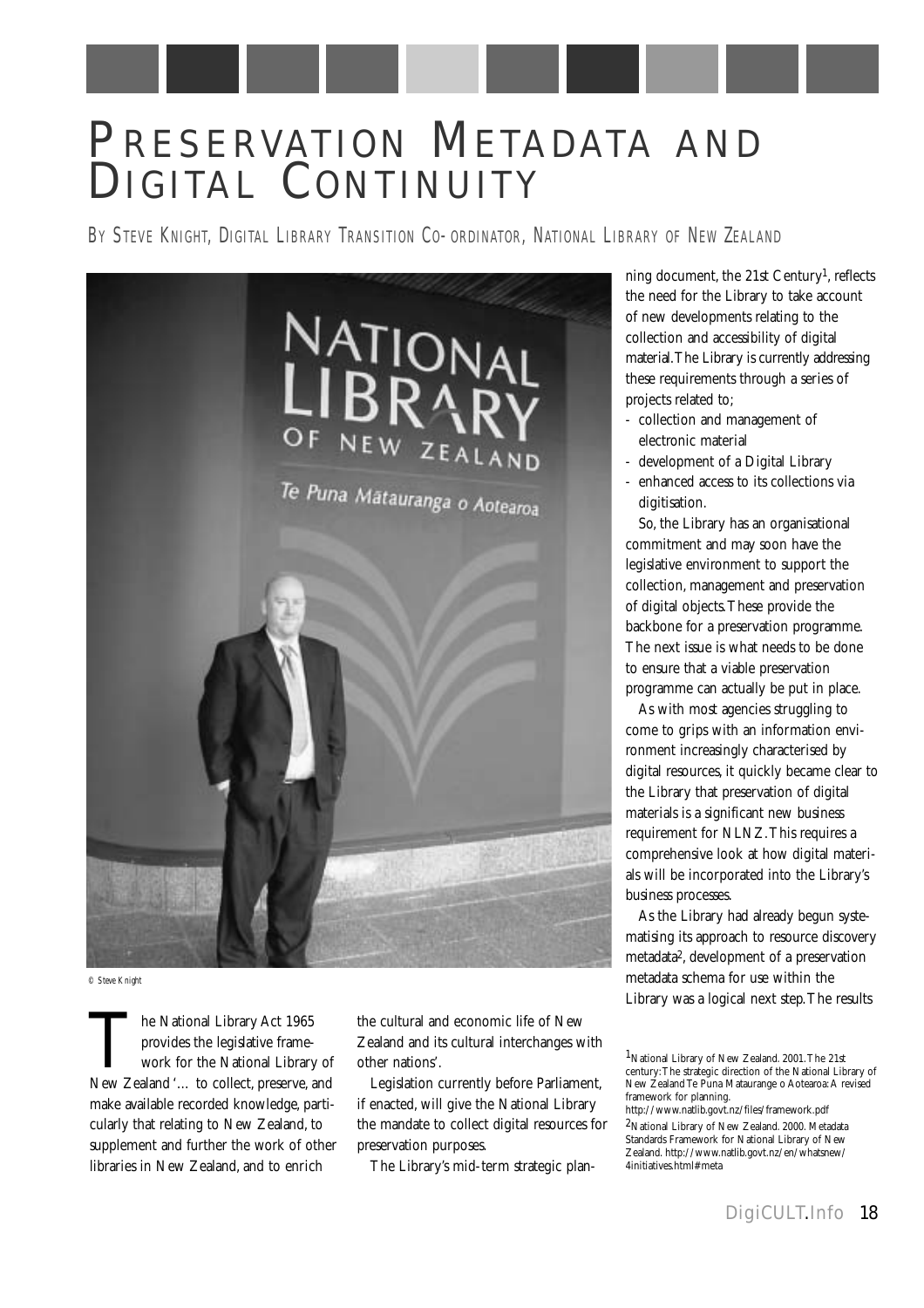of the Library's work are now available3 following a process of peer review by a number of international organisations engaged in similar activities.

Work on the schema was initially informed by other international endeavours relating to preservation metadata, particularly that undertaken by the National Library of Australia4. Initiatives through the CEDARS programme5, OCLC/RLG activities<sup>6</sup> and the emerging consensus regarding the role of the OAIS Reference Model7 (which was given an interesting critique from an archival perspective by Hans Hofman of the National Archives of the Netherlands in Issue 2 of the DigiCULT Newsletter)8, were also taken into account.

In these initiatives there is a constant tension between discussions of principles relating to the conceptual nature of preservation in the context of a Digital Archive and the practicalities of ensuring that the information necessary to describe the digital objects contained in the Digital Archive is captured.This is reflected in a recent OCLC/RLG document which emphasises 'that these elements are not necessarily atomic; it is easy to imagine cases where the needs and characteristics of particular digital archiving systems may require deconstruction of these elements into still more precise components'.9

The Library's Preservation Metadata schema is designed to strike a balance between the principles of preservation metadata, as expressed through the OAIS Information Model, and the practicalities of implementing a working set of preservation metadata.The same incentive informs a recent OCLC/RLG report on the OAIS model<sup>10</sup>.

The schema proposed is not meant to be comprehensive. Indeed, it is unlikely that anything resembling a comprehensive schema will become available in the short term. However, the need is pressing. Conservative estimates suggest that by 2005 there could be 12 Terabytes of unique, digital original material available

online in New Zealand, with a growth rate upwards of 1 Terabyte annually.11 Coupled with the increasing quantity of offline digital material coming into the Library, the urgency becomes even greater.

Within the schema, preservation metadata applies to a single 'logical object'.This is an arbitrary construct allowing the Library to differentiate between:

- simple objects one file intended to be viewed as one logical object (e.g. a Word document comprising one essay);
- complex objects a group of dependent files intended to be viewed as a single logical object (e.g. a Website or a database that is created as more than one file;
- object groups a group of files not dependent on each other in the manner of a complex file, e.g. a floppy disk containing 100 letters.This object may be broken up into (described as) 100 single objects or four discrete objects containing 25 letters each or it may be kept together as a single logical object (Joe Blogg's Letters).

This logical object is the Preservation Master. Preservation metadata is held against the Preservation Master. In practice, this means that various other manifestations, e.g. dissemination formats, are not considered preservation objects and will not have preservation metadata retained about them. Similarly, the schema acknowledges that not all data key to preservation processes will necessarily be held as preservation metadata, e.g. data relating to rights management and archiving permissions will be recorded within a collection management system and drawn on from that source as and when required.

Preservation Masters themselves will be subject to further preservation processes, e.g. migration from an obsolete to a current format.This creates a life cycle of creation, use and eventual replacement of Preservation Masters.At any point in time there can only be one Preservation Master and any object carrying that status will be subject to the maximum preservation effort while it has that status. A history of changes made to the preservation metadata is also retained.This acknowledges that the record is itself an important body of data and processes about the object that requires management over time.

The development of the preservation metadata schema is one component of an ongoing programme of activities needed to ensure the incorporation of digital material into the Library's core business processes with a view to the long-term accessibility of those resources.The goal of the programme is to develop holistic endto-end processes for the handling of digital material within the Library.The Library's approach to this is predicated on the belief that dealing with digital material will be essentially a 'business as usual' exercise notwithstanding the extra complexities that arise from these objects.

4National Library of Australia. 1999. Preservation Metadata for Digital Collections – Discussion Draft. [http://www.nla.gov.au/preserve/pmeta.html.](http://www.nla.gov.au/preserve/pmeta.html)Accessed 11 May 2002.

5Cedars: CURL exemplars in digital archives. 2002. Cedars guide to: Preservation metadata.

<http://www.leeds.ac.uk/cedars/guideto/metadata/> guidetometadata.pdf .Accessed 11 May 2002. 6OCLC/RLG Preservation Metadata Working Group.

[http://www.oclc.org/research/pmwg/.](http://www.oclc.org/research/pmwg/)

7Consultative Committee for Space Data Systems. 2001. Reference model for an Open Archival Information System (OAIS).

<http://www.ccsds.org/documents/pdf/CCSDS-650.0-> R-2.pdf

8Hofman, Hans. Review: Some comments on preservation metadata and the OAIS model. DigiCULT.Info:A Newsletter on Digital Culture, Issue 2, October 2002, p 15-20.<http://www.digicult.info/pages/publications.php>

9OCLC/RLG Working Group on Preservation Metadata. 2002.A Recommendation for Preservation [Description Information. http://www.oclc.org/rese](http://www.oclc.org/research/pmwg/pres_desc_info.pdf)arch/pmwg/pres\_desc\_info.pdf.Accessed 11 May 2002. 10OCLC/RLG Working Group on Preservation Metadata. 2002. Preservation Metadata and the OAIS

Information Model:A Metadata Framework to Support the Preservation of Digital Objects. [http://www.oclc.org/research/pmwg/pm\\_framework.pdf](http://www.oclc.org/research/pmwg/pm_framework.pdf) 

11Extrapolations from: Lyman, P. & Varian, H. 2000. How much information? Berkeley, CA: University of [California, Berkeley. http://www.sims.berkeley.edu/rese](http://www.sims.berkeley.edu/research/projects/how-much-info/)arch/projects/how-much-info/. Last accessed 17 October 2002.

<sup>3</sup>National Library of New Zealand. 2000. Metadata Standards Framework for National Library of New Zealand.<http://www.natlib.govt.nz/en/whatsnew/> 4initiatives.html#meta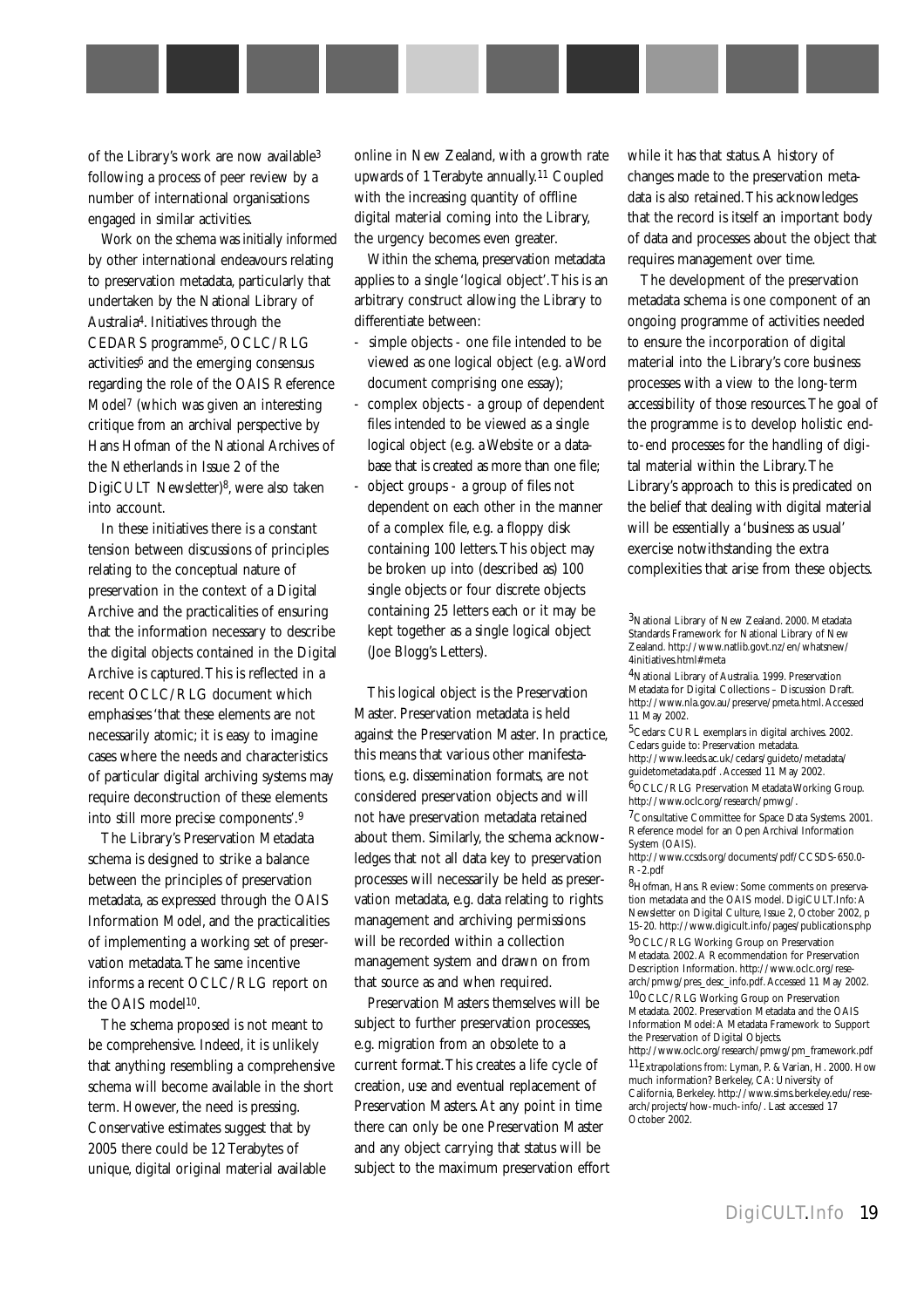

*This diagram shows a simplified Digital Archive workflow and the place of the Preservation Master and preservation metadata within it.*

The programme currently under way includes the following activities:

- development and implementation of business process workflows, e.g. selection, acquisition, care and handling, transformation of physical originals;
- development of infrastructure for digital material, e.g. upload process, storage, access, authentication;
- purchase and implementation of a metadata repository for provision of portal services to the Library's applications;
- creation of a testbed application for researching and implementing a range of digital library activities, resource discovery metadata, preservation metadata (schema, extraction, storage), persistent identifiers;
- piloting Web harvesting for the capture and preservation of New Zealand based and related Web sites;
- implementation of production processes for bulk digitisation of textual materials and piloting full text search and retrieval.

The aim of the above activities is for the Library to be acknowledged as a 'trusted repository'12 for digital material which ensures the viability and authenticity of digital objects over time.While the current work of the Library may enable it to resolve issues relating to the integration of digital resources into its normal business practices, it is clear that this does not automatically ensure that the Library fulfils the requirements of a 'trusted repository'.The Library will also have to develop relationships with other organisations that might wish to achieve 'trusted repository' status in a country with a small population base and few agencies of appropriate size, funding and willingness to take on the role.

There are still a number of important issues to be resolved before the Library's preservation programme can be deemed a success, including the need for:

- higher level of awareness of the need for digital preservation within the community of 'memory institutions'and more widely;

metrics regarding the size and scope of the problem;

- finance to research and implement digital preservation;
- new skill sets for implementing digital preserva tion, e.g. running the multiplicity of hardware/ software involved, digital conservation/archaeology;
- agreed international approaches to digital preservation
- practical models to match the high level conceptual work already undertaken internationally - co-operation/collaboration between the wider range of agents

potentially able to assist in developing digital preservation solutions, e.g. the computing industry;

and, last but not least, clarity around intellectual property, copyright, privacy and moral rights.

The next step for the Library is an external review of its activities to date to gauge whether these activities are consistent with mainstream thinking and whether current initiatives are capable of being extended through to a successful conclusion for the Library.The review will hopefully validate current progress or highlight areas of deficiency. It will also provide a benchmark for ongoing development and consequently strengthen the eventual outcomes for digital library development within the National Library of New Zealand.

<sup>12</sup>Research Libraries Group. 2002.Trusted digital repositories:Attributes and responsibilities. Mountain View, CA: Research Libraries Group.<http://www.rlg.org/> longterm/repositories.pdf. Last accessed 15 October 2002.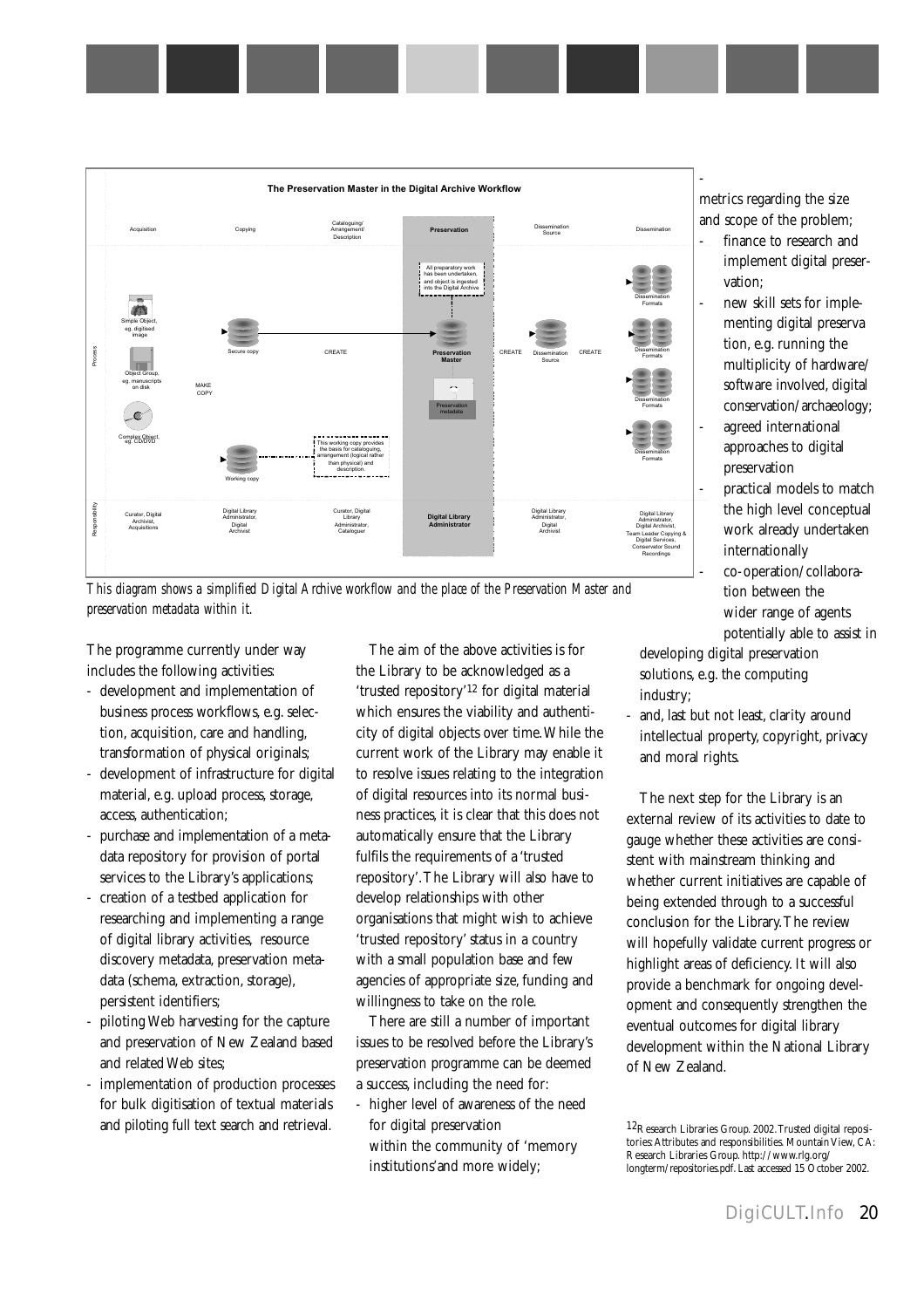# AN INTRODUCTION TO WEB SERVICES FOR CULTURAL HERITAGE PROFESSIONALS

BY PAUL MILLER, INTEROPERABILITY FOCUS, UKOLN, UK

cording to a recent survey con-<br>ducted by SWR Worldwide<br>among 320 senior IT managers<br>in eight European countries some 50% of ducted by SWR Worldwide among 320 senior IT managers in eight European countries, some 50% of European businesses have adopted a Web Services Strategy, and expect the enabling technologies to be their highest spending priority for 2003.The majority of those questioned expect their businesses to have adopted Web Services by 20051. Despite statistics such as these, and increasingly high-profile posturing around the Web Services approach by usual suspects such as IBM, Sun Microsystems, Microsoft and others, the cultural sector seems largely unaware of what Web Services are, and what they might offer us.This article introduces Web Services, and offers pointers to some of their potential uses in our memory institutions.

#### A DEFINITION

According to IBM2,Web Services are a new breed of Web application.They are self-contained, self-describing, modular applications that can be published, located and invoked across the Web.Web services perform functions, which can be anything from simple requests to complicated business processes.

Web Services are an important part of the continuing evolution of the Web, as it moves further from its roots as a means of



*©DigiCULT Paul Miller*

sharing static textual documents and embraces a richer set of means by which 'users' (whether human or machine) might be allowed to interact with a wide range of possible applications.

We have had access to a reasonably interactive Web for some years now, with server-based technologies such as the Common Gateway Interface (CGI) or Microsoft's Active Server Pages (ASP) sitting behind many of the forms, query screens and product ordering systems with which we interact on the Web.These implementations tend not to be based upon open standards, and where it has been possible to interact with them by any means other than visiting the Web site upon which they sit, it has tended to require a degree of programming and development work tailored to the specific design of one service, rather than anything that might be more generally applicable.

Imagine, instead, a set of standards intended to allow different components from across the Web to join in an apparently seamless whole, independent of computer hardware, operating system, programming language or physical location.This is the vision behind Web Services, and we are already beginning to see emergence of the necessary standards and exemplar applications demonstrating some of what will become possible.

#### POSSIBLE USES

Under the Web Services model, it will be possible to build an application by joining together a set of existing components, choosing those parts which best meet the needs of your organisation or customers/visitors/patrons.The individual components will normally be small and relatively simple; often designed to fulfil a single well-scoped task, such as converting a number from one currency to another, finding available flights between two named locations, or querying compliant museum collection management systems for any paintings by a given artist available for use in an upcoming exhibition.

It is difficult to grasp the full potential of a Web Services approach without reference to some real examples. Unfortunately, the nature of developments in this area means that much of the capability of these specifications is hidden from the casual observer, enabling effective and

<sup>1</sup>http://zdnet.com.com/2100-1106-960985.html 2http://www105.ibm.com/developerworks/education. nsf/webservices-onlinecourse-bytitle/BA84142372686 CFB862569A400601C18?OpenDocument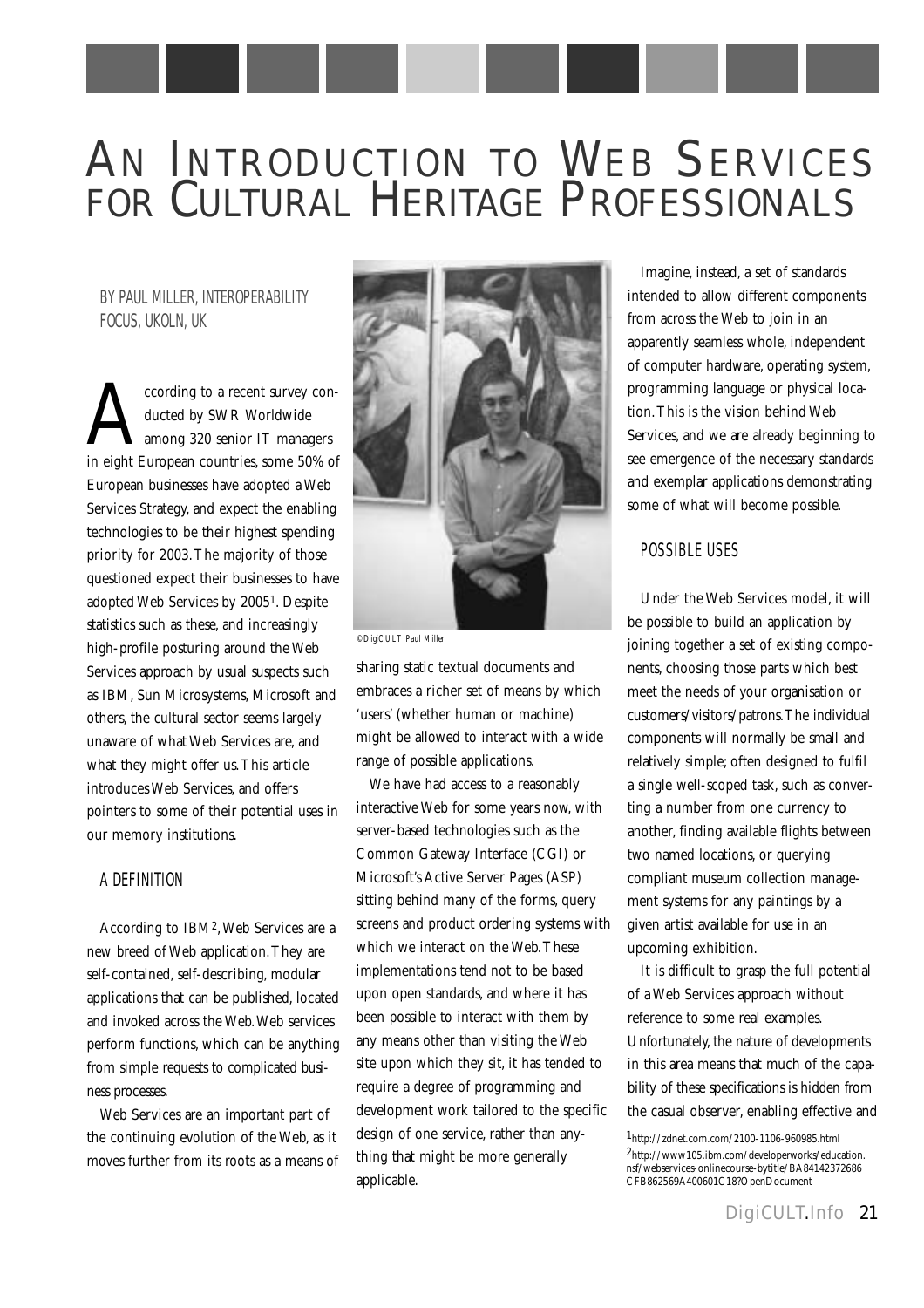powerful communication between disparate pieces of computer software, rather than delivering some immediately visible result to the desktop.

There are a few notable exceptions. Well-known Internet companies such as the search engine provider, Google, and the bookseller, Amazon, have publicly embraced Web Services3,4, making it possible for third parties to build applications of various kinds that make use of their data and systems.

TouchGraph<sup>5</sup>, for example, offers a tool to display relationships between

demonstration shows the use of Web Service APIs from Google, Amazon, and Weather.com, allowing a search for Web information and books about US cities, as well as current weather information. Specifically, the examples from Amazon and Weather.com offer opportunities to view results marked up either for human readability or as raw XML, suitable for relatively easy integration with other systems.

Organisations in the cultural sector, such as OCLC, are also beginning to engage with Web Services. OCLC's

pages using an automatic subject classification service, etc.The ePrints UK project8, funded under the Focus on Access to Institutional Resources (FAIR) Programme of the United Kingdom's Joint Information Systems Committee (JISC) is one of those making use of these developing services from OCLC.

The popular DC-dot<sup>9</sup> tool at UKOLN, used to create Dublin Core records for Web pages, has also recently started to make use of a Web Service. In this case, it offers an ability to call upon the BabelFish translation service in order



automatically from one language to another.The quality of the translation should not detract from the potential value of the approach, compared with visiting the BabelFish Web site manually several times in order

to translate Web page metadata

*Figure 1 – TouchGraph.com's GoogleBrowser, looking at the www.digicult.info/ Website.*

'similar' sites, based upon data retrieved from Google.

A further demonstration6, from the University of California at Berkeley, is interesting for a different reason.This

work, under the MetaSwitch label7, is tackling a number of areas where a remote Web Service might usefully be employed such as checking names against an authority file service, classifying Web

3http://www.amazon.com/webservices/ 4http://www.google.com/apis/ 5http://www.touchgraph.com/

 $^6$ http://dream.sims.berkeley.edu:8080/doc-eng/ wsdemo/all.html

 $7$ http://www.oclc.org/research/projects/mswitch/ 8http://www.rdn.ac.uk/projects/eprints-uk/ 9http://www.ukoln.ac.uk/metadata/dcdot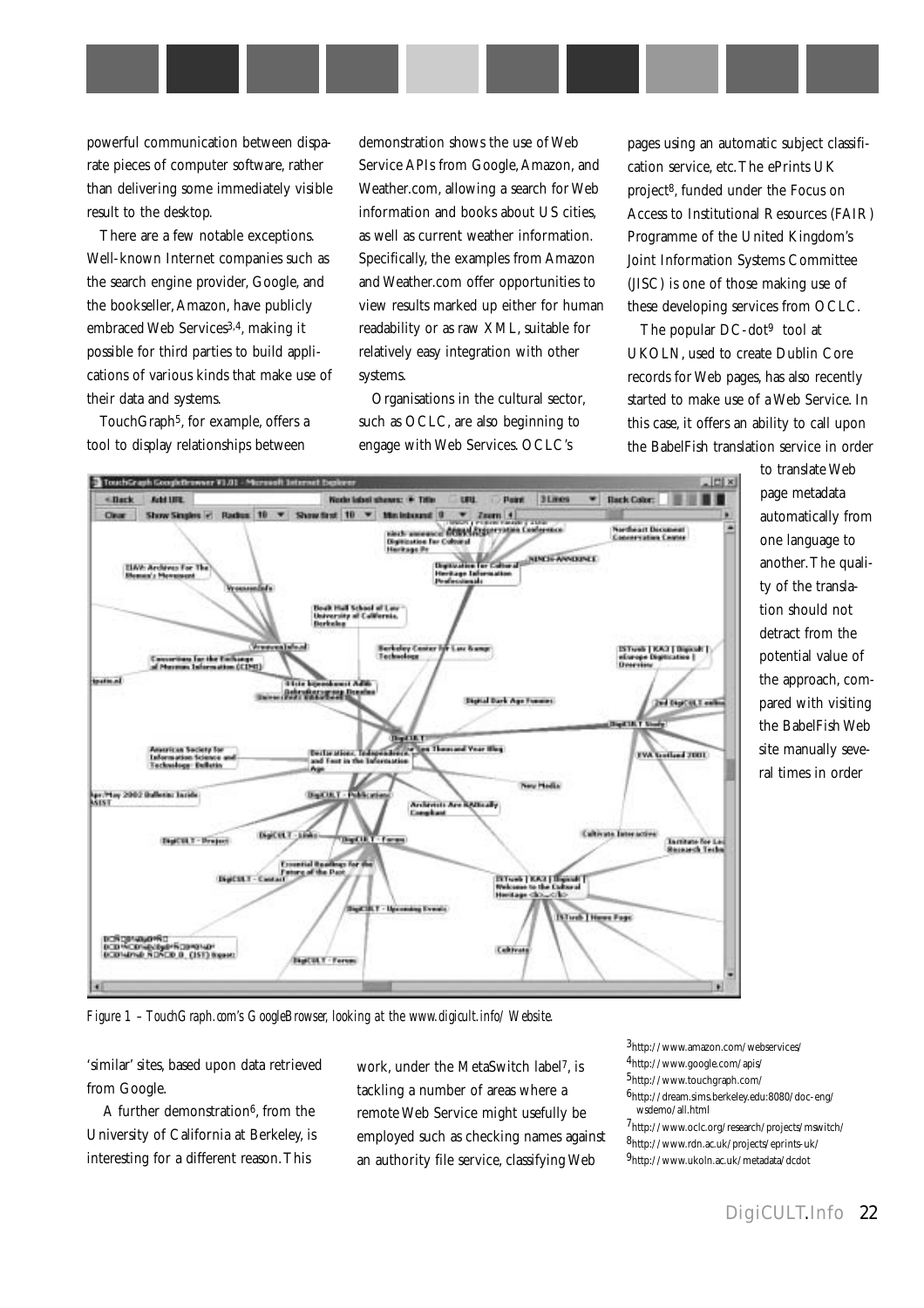|                                                                                                                                                               | ない ハンドランド きょうどうし ひとさい                                                                                                                                                                                                                                                                                                                                                                                                                                                                                                                                                                                                 |                                                                                                                                 |
|---------------------------------------------------------------------------------------------------------------------------------------------------------------|-----------------------------------------------------------------------------------------------------------------------------------------------------------------------------------------------------------------------------------------------------------------------------------------------------------------------------------------------------------------------------------------------------------------------------------------------------------------------------------------------------------------------------------------------------------------------------------------------------------------------|---------------------------------------------------------------------------------------------------------------------------------|
| <b>Be Cars metadala miller</b><br>2022/2020 PM 2020                                                                                                           |                                                                                                                                                                                                                                                                                                                                                                                                                                                                                                                                                                                                                       |                                                                                                                                 |
|                                                                                                                                                               |                                                                                                                                                                                                                                                                                                                                                                                                                                                                                                                                                                                                                       |                                                                                                                                 |
| the Revenue of Red." A 12 years<br>this taking car- power emails contact<br>ne in the month.<br>control to page of 1. Wednesday,<br>and the Microsoft Council | the party could be the control of the control of the control of the control of the control of the control of the<br>thosets interacted energy late a children industrial books and detailed dense achieve to<br>Entre de la Carrella de Maria estados como proposito a designaciones alternados e propos<br>call materials are become tremote of the ne include. Includedly last relative decrease capacities. When it based in<br>send rate 10-AU shows \$1000 months for a 40 mil-<br>there can rely contract in contemporary and in the decay of the C.<br>execute, but in case of the late concentrate. See 1983. | antique de restaurant comme recritere construction<br>They for any loss went the con-<br><b>CARL CALLS</b><br><b>STATISTICS</b> |

to translate the

content of each metadata element separately.



|                                                                               | IS DISPOSITION IN THE REPORT OF THE REPORT                                                                                                         |                                                                             |
|-------------------------------------------------------------------------------|----------------------------------------------------------------------------------------------------------------------------------------------------|-----------------------------------------------------------------------------|
| bile Cars metadata willer<br>アンティングアクセス アイアイアーバー                              |                                                                                                                                                    |                                                                             |
| THE USY TERRA PT. BOX 7506 LEVELARS<br>and capital state in Antonio continued | AMERICAN ART TELEVISION<br>ET IN 1979 PER WIND by a continue of a<br>C Garanteed & Macadone, 1981<br>areally are a high-resolution of the books of |                                                                             |
| days can 10 year, since 1970                                                  | and of women and paint at at minima believe in                                                                                                     | edeletion, is learned forced                                                |
| there has "the collect" will<br>the last of color collections                 | and the country and their                                                                                                                          | <b>Controller Controller Controller</b><br>timed through the forestal class |
| that advance CONTINUES.                                                       | Listra dend benediens av 180881                                                                                                                    |                                                                             |
| Still Gallery                                                                 |                                                                                                                                                    |                                                                             |
|                                                                               |                                                                                                                                                    |                                                                             |
|                                                                               | to read he would<br><b>TELESCO</b>                                                                                                                 |                                                                             |
|                                                                               |                                                                                                                                                    |                                                                             |
|                                                                               |                                                                                                                                                    |                                                                             |

*Figure 3 – DC-dot, having translated the UKOLN homepage's metadata into German*

#### TASTING ACRONYM SOUP

Web Services are not delivered by a single, all encompassing, new standard. Rather, they are an enabling technology, building upon existing systems and processes in a predictable and standards or specification conformant fashion.

XML, eXtensible Markup Language10, is the glue underlying the whole Web Services approach. Much of the content is marked up, or tagged, as XML, and many of the more complex aspects of the Web Services approach, below, are expressed in XML.The evolution and increasingly widespread adoption of XML makes it possible for the Web

Services vision to become a crossplatform, product-independent reality.

SOAP, the Simple Object Access Protocol<sup>11</sup>, is a lightweight communications protocol, used to transfer Web Service requests, responses and results between one system and another.To quote the current specification,'it is an XML based protocol that consists of three parts: an envelope that defines a framework for describing what is in a message and how to process it, a set of encoding rules for expressing instances of application-defined data types, and a convention for representing remote procedure calls and responses.'

WSDL, the Web Services Description Language12, describes the services themselves, telling other systems how to communicate with them, and what sorts of operations they are capable of undertaking.

UDDI, Universal Description, Discovery and Integration (of Web Services)13, is a protocol for building directories of Web Services.You (or a machine acting on your behalf) might search a UDDI directory in order to select the most appropriate currency conversion Web Service to integrate with your own application, for example.

These four are normally seen as the basic building blocks for any Web Services implementation. On their own, they are not sufficient to allow construction of the rich and flexible services that there is interest in creating, and there is a growing set of related standards that will sit on top of this core. Of these, three are worth mentioning here.

WSFL, the Web Services Flow Language14, describes the manner in which data and interactions pass from one Web Service to another, and will be fundamental for those who seek to build complex aggregations of Services into a single application.

WSRP/ WSIA,Web Services for Remote Portals /Web Services for Interactive Applications15,16.Two separate working groups initially, these two appear to be coming together in a single specification that will describe the manner in which individual Web Services are made available for calling from within portals of various types.

The growing family of related Web Services specifications is seen, in business at least, as an important step forward in enabling a truly interactive, transactional experience on the Web. Crucially, these new specifications layer on top of wellestablished existing standards and protocols, such as the TCP/IP communications protocols, meaning that we lose none of the existing options as we add these new ones.

How much Web Services offer, directly, to the cultural heritage sector is an area for us to explore, but to ignore what is happening in this area is no longer a viable option.

#### ACKNOWLEDGEMENTS

This paper was informed by Ian Dolphin's internal document on Web Services for the University of Hull's Digital University Project ([http://digital.](http://digital) hull.ac.uk/), as well as discussions with

- $^{15}{\rm http://www.oasis-open.org/committers/wsrp}$
- $^{16}\mathrm{http://www.oasis-open.org/committers/wsia/}$

<sup>10</sup>http://www.w3.org/XML/

<sup>11</sup>http://www.w3.org/TR/SOAP

<sup>12</sup>http://www.w3.org/TR/wsdl

<sup>13</sup>http://www.uddi.org

<sup>14</sup>http://www-4.ibm.com/software/solutions/ webservices/pdf/WSFL.pdf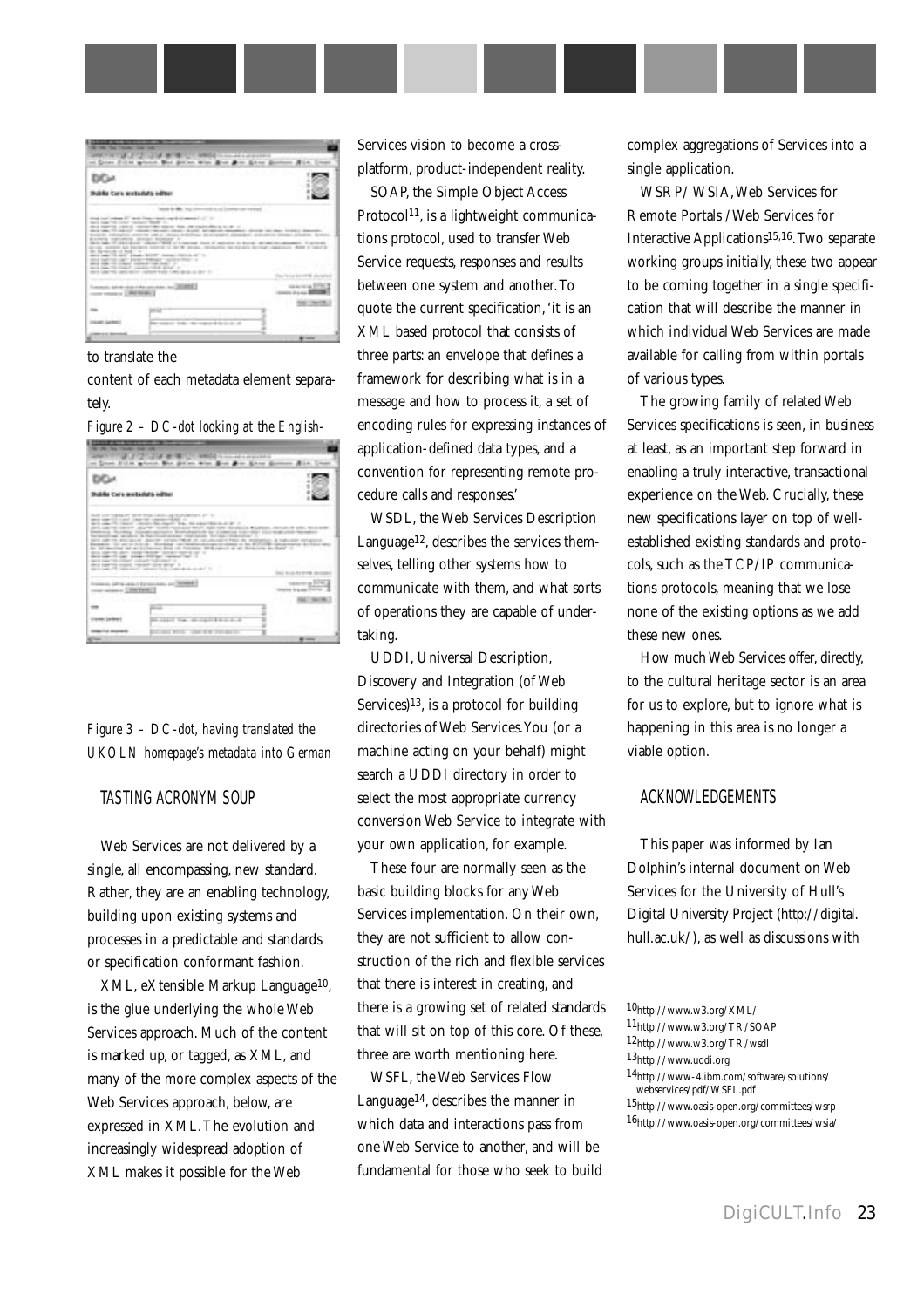## TLD'S EMERGING DOMAIN NAME **OPPORTUNITIES**

BY CARY KARP - DIRECTOR OF INTERNET STRATEGY AND TECHNOLOGY SWEDISH MUSEUM OF NATURAL HISTORY PRESIDENT AND CEO MUSEUM DOMAIN MANAGEMENT ASSOCIATION DIRECTOR OF INTERNET STRATEGY AND TECHNOLOGY INTERNATIONAL COUNCIL OF MUSEUMS

The everyday situation for Internet  $\perp$  users has changed significantly during the course of its existence. Anyone who has been using the Internet for more than a few years will remember a time when there was no reason to wonder if an incoming e-mail message dealt with the subject with which it was headed, whether its indicated origin was legitimate, or if it could be opened without risk of unleashing a destructive virus. Similarly, although a URL might easily lead to an outdated document or an error message, there was no need to fear that it might unexpectedly go to a site that you wouldn't want your mother to see you visiting.

If there was any reason to keep the<br>contents of an e-mail communication **T** f there was any reason to keep the from being read by unauthorised individuals or to provide it with a verifiable signature, encryption applications were available. Information in an e-mail header was, however, routinely trusted without need for further concern. Indeed, one of the reasons for the Internet having assumed the dominant position among comparable technologies was that it did nothing other than move packets of data from one node on the network to another, and verify the correct delivery of data between the client and server. No accountancy data beyond what was needed for these immediate purposes were included in the data stream.

For a long time, the users and adminis-trators of the Internet shared a common interest in ensuring its reliable operation. Although the members of this community needed to trust each other, this trust was implicit in the basic phenomenon. Notions of such things as spam did not exist.There was thus no basis for even dreaming that it would someday become a pandemic malady, and no mechanisms were devised for combating it or any of the other threats to the secure operation of the Internet that sadly now abound.

There is no way that more explicit<br>support for security and trust can be retrofitted to the Internet's basic transport protocols.The security of a variety of adjunct protocols such as the DNS (Domain Name System) and HTTP (Hypertext Transfer Protocol) is currently being improved by extensions to previous versions of those protocols. This is largely intended to protect clientserver transactions.The pervasive aspect of trust that characterised the early Internet community is probably lost forever and may have become so not solely because of security issues. No community can grow continually without the interests of its members at some point diverging. If its becomes large enough, it may no longer be appropriate even to attempt to see it as a single community.The Internet has now become large beyond any ability of its creators to have imagined, and the initial single user community has been replaced by an all

but countless number of separate communities.

**M**any of these are large and have<br>clear sectoral identities independent of the Internet. In many cases, the activity that they conduct on it could benefit from an equally clear shared identity on the Internet. During the course of the development sketched above, however, the concept of network identity focused ever less on groups. Emphasis shifted toward individual organisations 'branding' themselves with domain names.To the extent that such an organisation needed to provide a basis of trust in its dealings with Net users, the brand served that purpose.

 $\mathbf{F}^\text{urther}$  impetus to this trend was provided by changing perception provided by changing perceptions of the commercial value of the Internet. This led to the dot-com phenomenon and its ultimate collapse, which caused inestimable collateral damage.When it became apparent that domain names were being used in manners that had potential for leading in an undesirable if not outright harmful direction, it was proposed that this might be offset by the creation of a larger number of top-level domains (TLDs). Further similar benefit might be had if the semantic value of domain names were brought into clearer focus. A 'proof of concept' of the latter approach was foreseen in the creation of a number of restricted TLDs, each established for a clearly named and welldefined 'target community'.Without any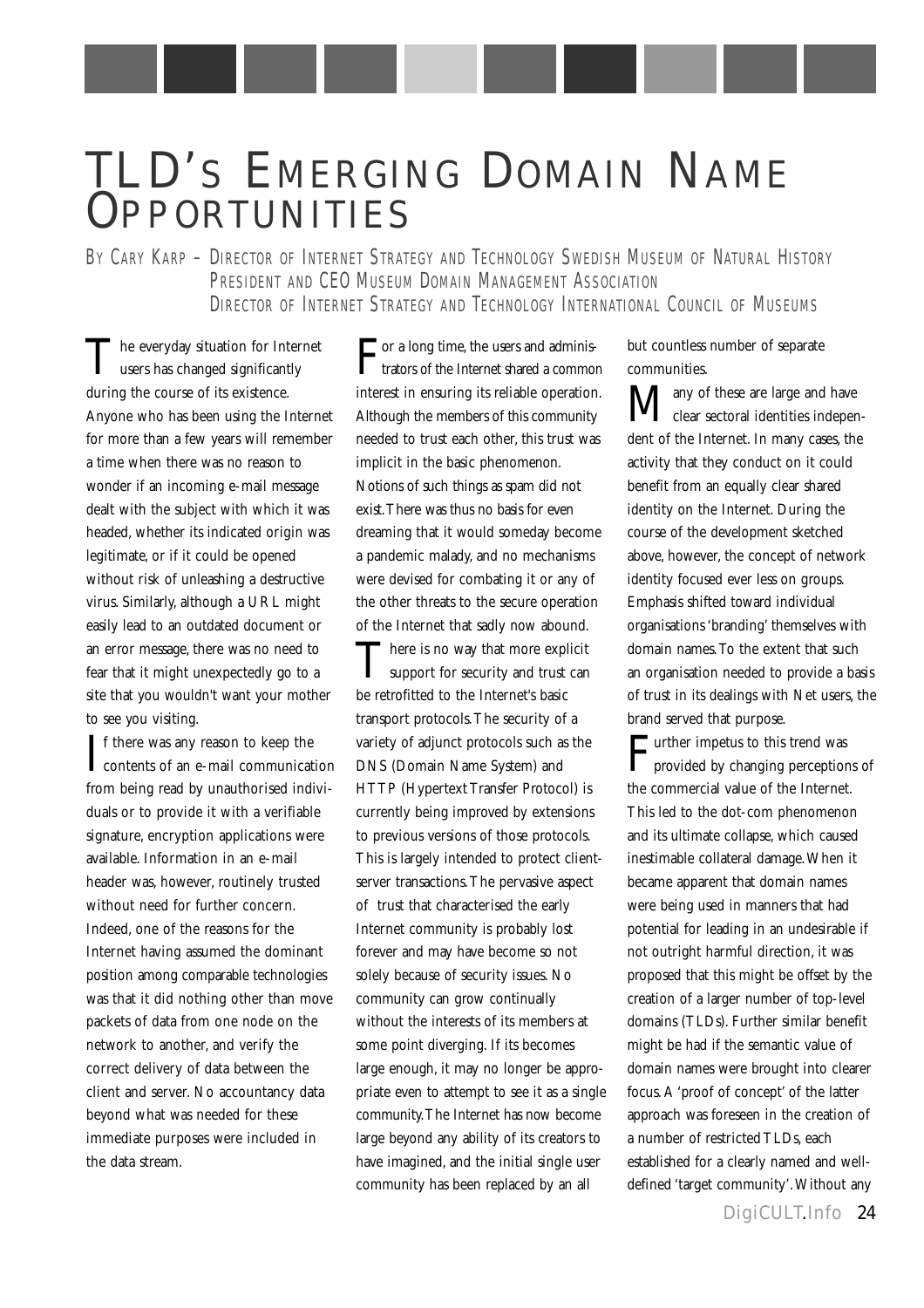need for extending or redesigning the DNS, it would thereby become possible for communities to establish collective identities on the Internet.

ne Big Question required a convincing answer before this was actually implemented.What would a community be able to do with its own TLD that it could not do on a lower level in one of the pre-existing TLDs? The obvious alternative device was something along the lines of SECTOR. ORG.There was, however, a simple and compelling case to be made against this. Assuming that, as a second-level domain it received the full consensual support of the community for which it was created, it would still be vulnerable to the individual whim of its operator.This could be offset if the domain were operated by some broader corporate entity established by the envisaged TLD's target community, but it was still necessary to prevent the operator from being able to redefine the purpose of the domain.

This issue was ultimately resolved by<br>
entrusting the operation of each community-based TLD to a 'sponsoring organisation' (SO) on the basis of a charter established jointly by the prospective SO and the agency responsible for the management of the top-level of the DNS, the Internet Corporation for Assigned Names and Numbers (ICANN).The SO could not then unilaterally alter the terms of the charter and ICANN was empowered to redelegate authority over the TLD to a new sponsor if the initial SO failed to maintain the policies established in the charter.

This was finally put into practice<br>with the creation of three sponsored generic TLDs (sTLDs) in October 2000. Given their innovate nature, it was not possible to anticipate where their

establishment action might ultimately lead. Much depended on the value that individual members of the target communities ascribed to being identifiable as a member of that community by means of a name in the new TLDs.There were, after all, other means by which institutions could indicate the sectors to which they belonged.

The pivotal issue became one of  $\blacksquare$  trust. If the Website WWW.BIG-BESTMUSEUM.COM claims that it is operated by a museum, the user is left to verify its origin either on the basis of the site, itself, or through deliberate research elsewhere. If the same site were to appear as BIG.BEST.MUSEUM, the validation effort would require nothing more than reference to description of the domain's purpose in the .museum charter.This is, in fact, based on the definition of 'museum' contained in the Statutes of the International Council of Museums (ICOM).Although erudite users might argue the details of that definition, from the perspective of the average user, the assurance that a .museum resource conforms to ICOM's notion of what constitutes a bona fide museum is probably sufficient.

It may be suggested that a non-spectrist user has little need for concern  $\mathbf{T}$ t may be suggested that a non-speciawith verifying the organisational status of a Website that is otherwise found useful, elucidating, attractive, or entertaining. However that might be, it can be countered that it is in the museum community's own interests to provide a clearly identified and easily accessible area on the ever so vast Internet that contains material guaranteed to reflect the museum profession's expertise and values. It is, in any case, the sector's mandate to make such material publicly available. Since the identifiers assigned to all

resources on the Internet contain a domain name designation, the value of the bounded community of trust provided by a dedicated TLD should be apparent.

The scope of this trust may be<br>extended by controlling further aspects of the .museum namespace. As a further proof of concept, the second level in .museum is reserved for generic and geopolitical designations. (This is more easily demonstrated than described and the reader is encouraged to visit [http://index.museum/\).This](http://index.museum/).This) provides a basis for cohesively named coordinated action within subsegments of the museum community. Examples might be the deployment of cataloguing or metadata schemes, with specific disciplinary focus.

**TEANN** is now preparing to open a<br>second call for proposals for further second call for proposals for further sTLDs.The selection of .museum from among the responses to the first call was, in part, motivated by the expectation that it was going to be the first of what would subsequently become a larger number of sTLDs within the broader heritage management sector. Attention is currently being focused on the other two communities in the ALM sector – archives and libraries.Additional members of the envisaged sTLD cluster may also be found in the fixed cultural property management community – monuments and sites.The scope of further expansion is potentially as wide as that of culture although it is currently totally unclear how many new TLDs will ultimately be established. Present action is focused on the 'approval of a limited number of new sponsored gTLDs'.Who within the DigiCULT sphere of concern will be next?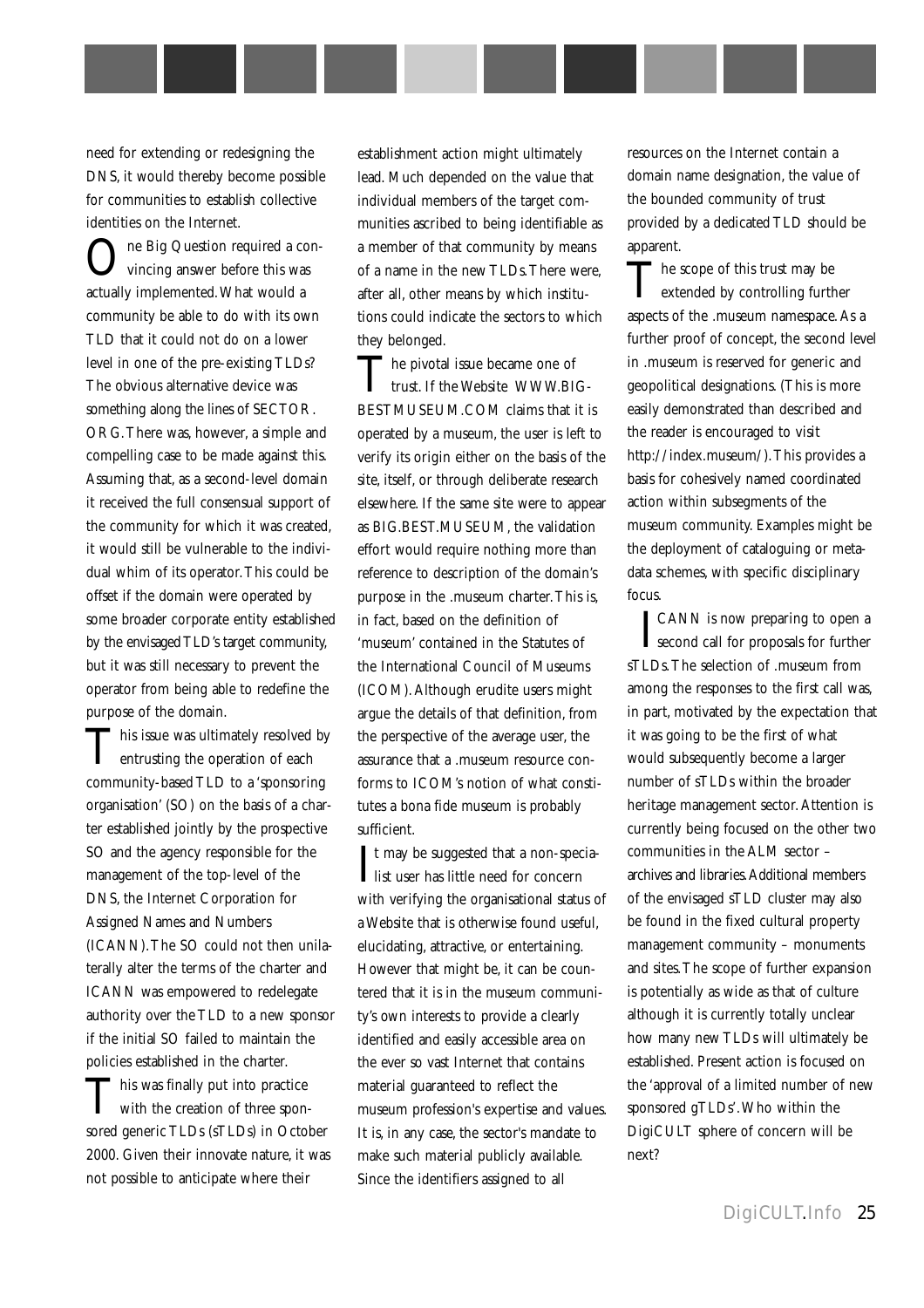### A DISTRIBUTED FRAMEWORK FOR DIGITAL MUSEUM EXHIBITIONS

BY SAMUEL CRUZ-LARA1, LORIA / INRIA LORAINE, FRANCE, JEN-SHIN HONG2 / NATIONAL CHI NAN UNIVERSITY, TAIWAN

#### I NTRODUCTION

A digital museum designer implements virtual exhibitions using digital images, Web pages, animation, video clips, and other multimedia devices. Although there are no space and related limitations in the cyberworld, there are other factors that a digital designer needs to consider. For instance, the bandwidth that is available to different users can vary tremendously. Attention span is another factor. While an adult may be willing to go through long explanations in text, a child may prefer graphic-intensive slideshows. Furthermore, the sophistication of users should also be considered. An expert and a novice will clearly expect different experiences when browsing through a digital museum.With the flexibility allowed to the digital form of media presentation, a digital museum should try to accommodate as many different user needs as possible. And a user, when browsing through an exhibition, can simply click and choose the style most suitable.

While most people might agree that such a multi-style exhibition scheme for different users is desirable, there are not many such exhibitions on the Web today. The reason is that, using current techniques, each style of the same exhibition needs to be constructed separately. For online exhibitions involving video, animation or SMIL3-based shows, the realisation of an exhibition scenario usually requires tedious multimedia composing, and is thereby very time-consuming. It is also quite cumbersome to

modify the information content at a later stage. If an online exhibition uses mainly HTML-based Web pages, the resulting pages are relatively easy to compose, but they are also tied up with the visual art design and are thus difficult for the content provider alone to modify. Furthermore, once the information content grows to a significant amount, the 'hyperlinks' between associated exhibitions'Web pages are difficult to track and maintain.

The second problem with the handcrafted online exhibition approach is that the content can only be presented to the user in a fixed presentation style. Since Web users may have different multimedia and bandwidth capacities, it is difficult to design a one-size-fits-all exhibition. In the literature, while large and coordinated efforts have focused on standardising media formats, providing shared access to museum databases, and developing search mechanisms for data retrieval, little emphasis is placed on designing mechanisms for turning the digitised museum collection into educational experiences for users. Our goal is to design an optimal solution for building online digital museum exhibitions.

#### A DISTRIBUTED CONTENT MANAGEMENT FRAMEWORK FOR DIGITAL MUSEUMS

The digital museum management system supports the efficient execution of the essential activities related to the administrative and documents organisation/presentation related activities, and is characterised by the following features4:

- Input of multimedia digital objects, including text, images, audio, video.
- Organising, composing, and integration of the XML-based multimedia exhibition element documents.
- Management of the XSL documents for presentation.
- Definition and management of user profiles.
- Management of the document presentations according to user needs and profiles.

Our main objective is to define a general distributed software architecture through which it might be possible to access and share multimedia resources, which would be spread among different servers.

From the user's point of view, there should not be much change in the way in which the resources are to be accessed, which means that whether there are one or several servers should be transparent to the user.

As will become evident, adopting a distributed framework, as opposed to the classical view of a centralised database, induces several specific problems for which we are trying to provide some plausible answers. Among these, it is necessary to deal specifically with the problem of broadcasting queries to different servers and conversely combining

<sup>1</sup>samuel.cruz-lara@loria.fr

 $^2$ jshong@csie.ncnu.edu.tw

<sup>3</sup>http://www.w3.org/AudioVideo

<sup>&</sup>lt;sup>4</sup>The effectiveness of such a system has been amply demonstrated in the "Lanyu Digital Museum" project (National Chi Nan University).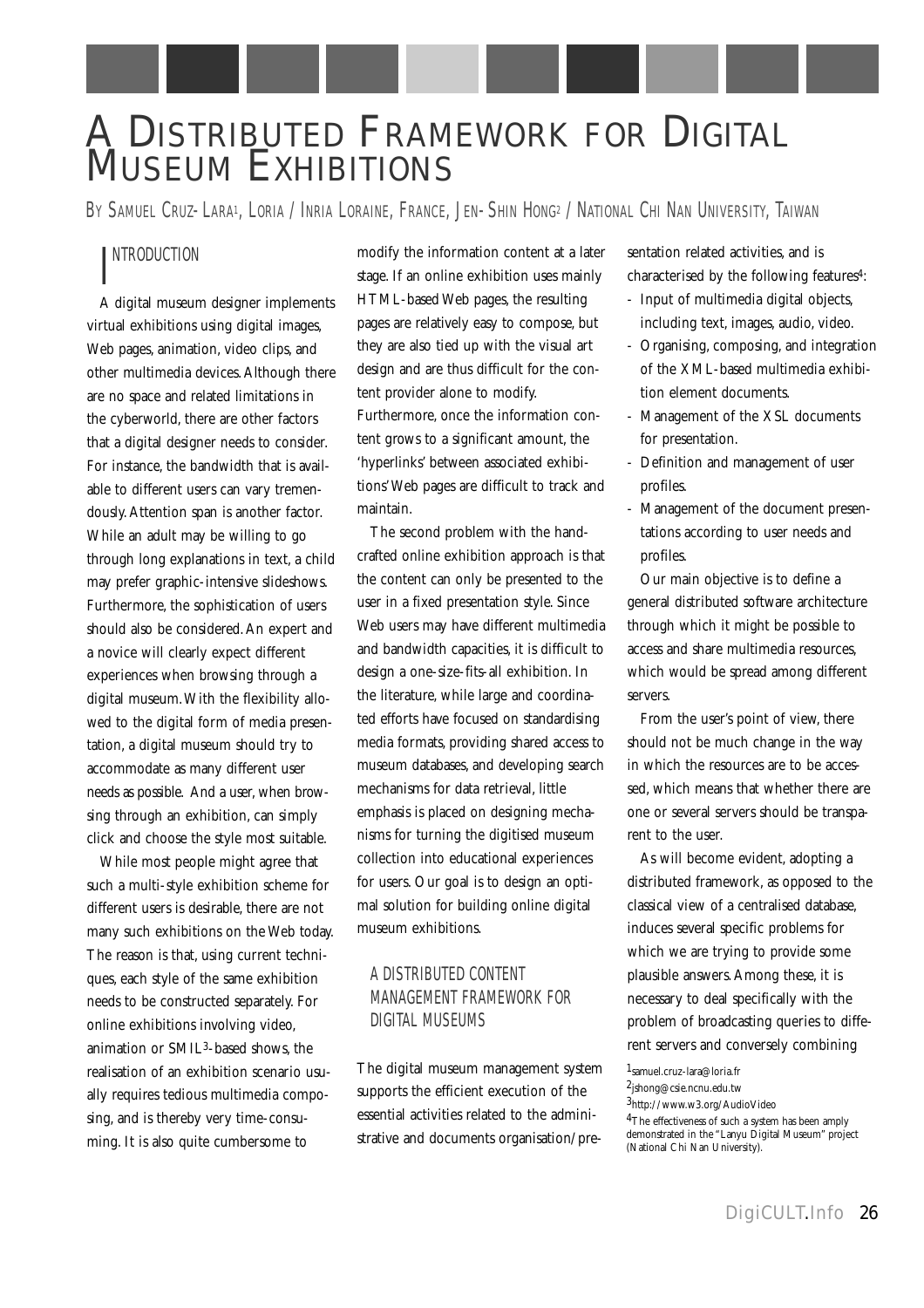

*Figure 1.An administrator manages locally multimedia resources on a server.*

the corresponding result sets. As an example, statistics can only be dealt with in our distributed architecture if part of the computation is kept on the remote servers' and part is carried out locally (on the access server).

All tasks dealing with the user interface should be concentrated on the client side, while the server should carry out searching, and other computationally intensive operations.

Most of these ideas have been applied in LORIA's MLIS-ELAN3 project.The MLIS-ELAN project developed a general XML-based distributed software architecture for accessing and sharing natural language resources in an open client/server environment. Natural language resources were XML-encoded (using the XML form of the 'Text Encoding Initiative'4) and CORBA5 was used to allow, in particular, communication between servers.

Based on our experience with MLIS-ELAN, we think that the multimedia resources network may have the following characteristics:

- Each server is an autonomous unit containing its own data. For instance, all resources should be XMLencoded.
- Each server acts as a 'broker' and, if necessary, transmits the request to other servers in the network which are known to it. All messages and requests flowing between servers should also be XML-encoded.
- One server is accessible to registered users through a general-purpose Javacompatible Web browser. It would also be interesting to have an XSLT capable browser.

#### A HIERARCHY OF USERS

We should consider that there are several categories of users in the network:

- Administrators: who organise LOCAL media on servers.
- Designers: who design multimedia exhibitions.
- End-users: who access exhibitions that have been built by designers.

#### ADMINISTRATORS

Administrators are directly concerned with maintaining local servers.Thus each server in the network has an administrator who uses the Content Management System for:

- Multimedia Resources Database Management
- Multimedia Resources Integration
- Digitisation Process

- Multimedia Resources Composition. Obviously, each server in the network may have several administrators.The important aspect to keep in mind is that there is a need for the resources belonging to each server in the network to be created and, above all, maintained at a location where there is adequate competence available to do so. An administrator can not manage any resource that may not be accessed locally on a server.

3Multi Lingual Information Society – European Languages Activity Network 4http://www.tei-c.org 5http://www.corba.org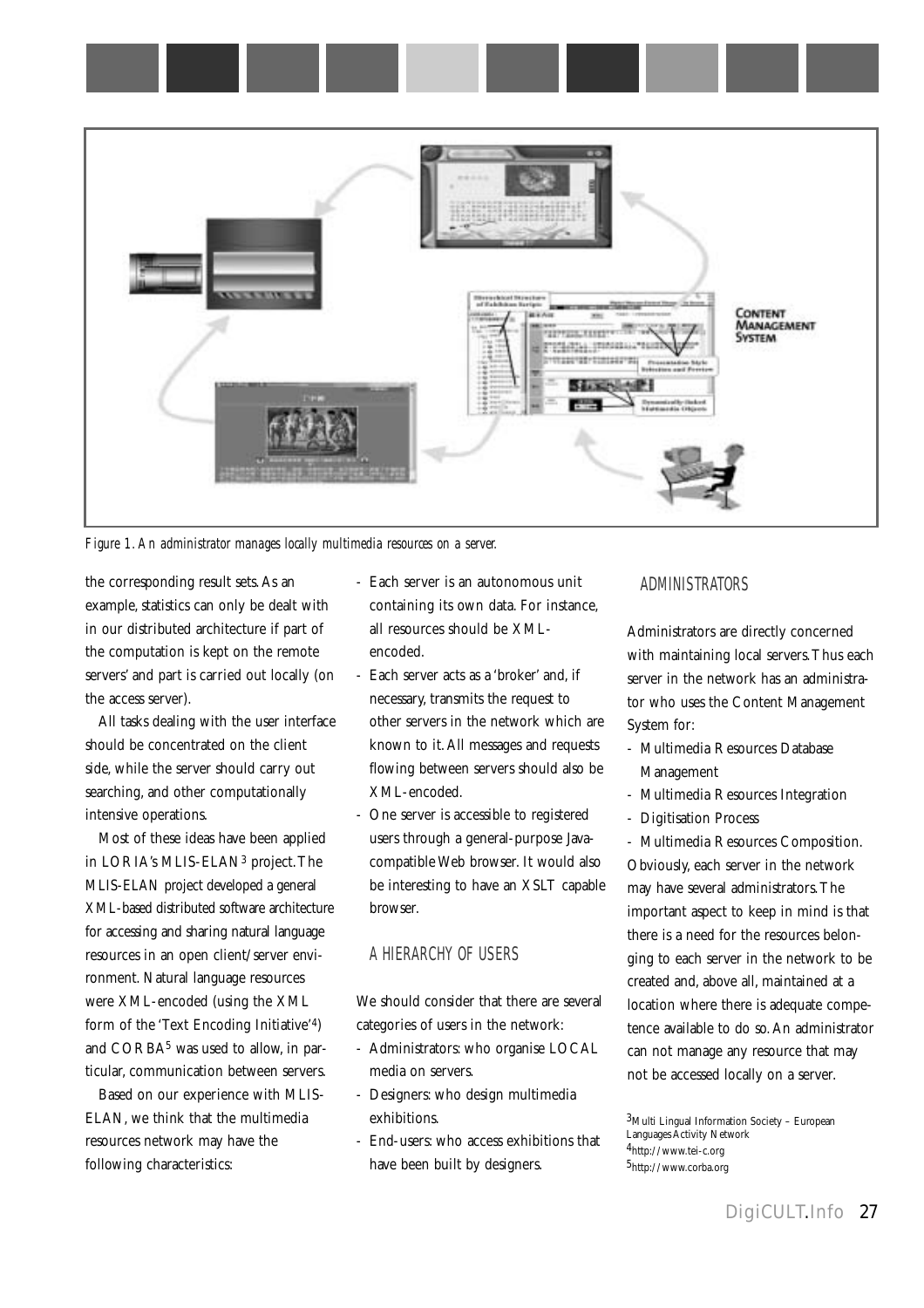

*Figure 2.A designer builds an exhibition from multimedia resources located throughout the network.*

#### DESIGNERS

Designers are involved with all servers in the network.They are obviously able to access all resources stored on the server that they have used to connect into the network, but they can also access any resource stored on any server belonging to the network.

Given the list of available servers accessible through the local server - in the network, together with their respective server profiles, the designer will select those servers that will provide the proper resources or the proper services (tools) he wants to access or use.

Through an iterative process of requests to the selected servers, the user will build up a virtual subset (i.e. by way of pointers to individual resources) upon which he will actually work.The construction of this virtual subset of resources is achieved by means of the 'shopping cart paradigm', that is, while the designer chooses all the multimedia resources he wants to work with, he stores these

resources in a 'shopping cart'. Thus, designers are involved in:

- building exhibitions by collecting multimedia resources thoughtout the network;
- selecting working servers;
- selecting multimedia resources ('Shopping Cart Paradigm');
- manipulating the selected resources;
- 'local' access to all multimedia resources.

#### END-USERS

Finally, the end-users directly access the exhibitions that have been constructed by the designers.

#### **Acknowledgements**

This work is sponsored by the National Science Council of the Republic of China (Taiwan), NSC-89-2750-P-260-001.This work is also supported by INRIA, France.



*Figure 3. End-users directly access an exhibition constructed by designers.*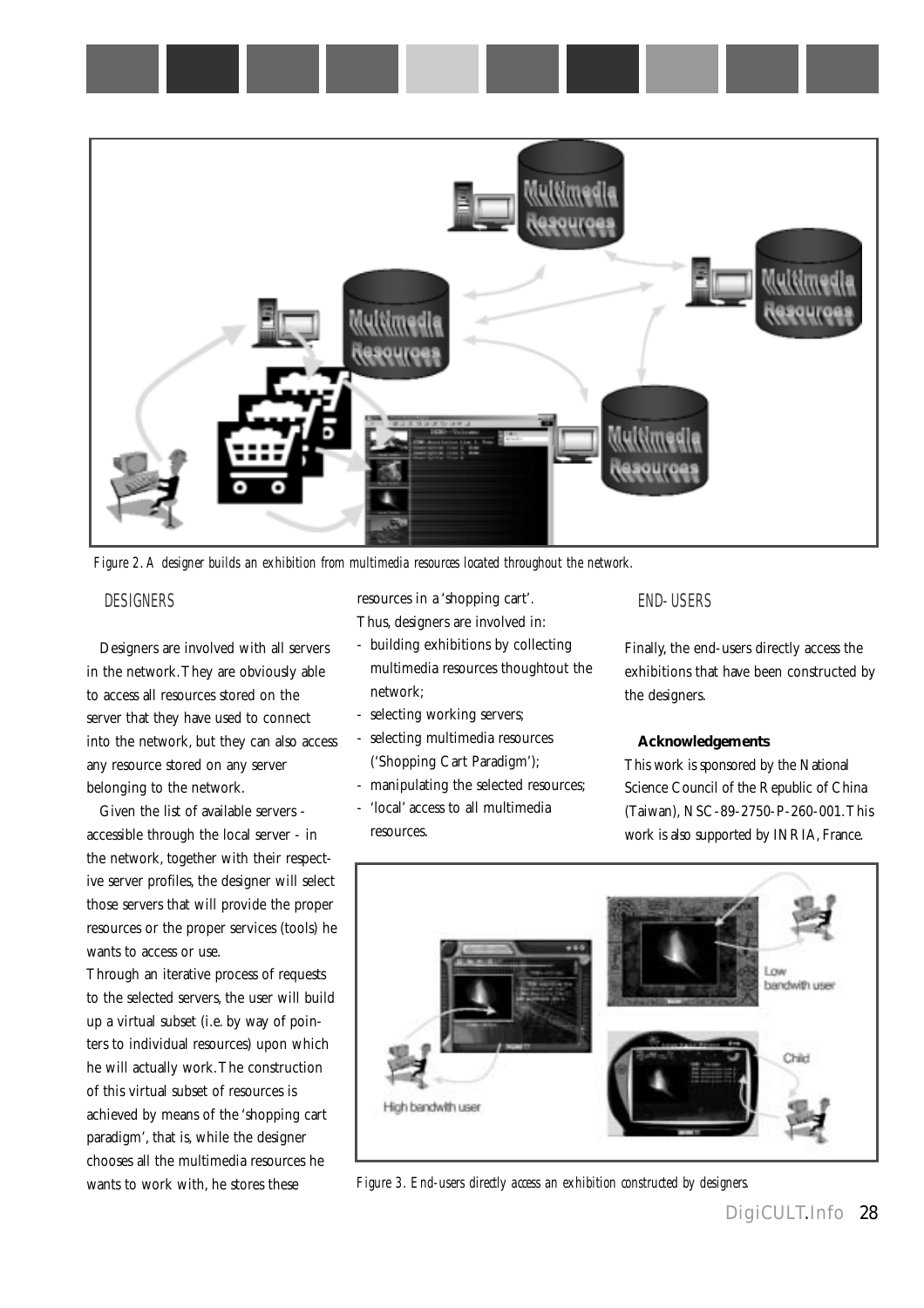### HANDSCAPE: INVESTIGATING MOBILE COMPUTING IN MUSEUMS

#### BY ANGELA SPINAZZE, ATSPIN CONSULTING

Handscape is a research project concerned with exploring potential use scenarios for mobile (hand held) computing in museum environments. The project is funded by a grant from Intel Corporation. Managed by Angela Spinazze, the grant is administered by the CIMI consortium, with research led by Professor Geri Gay, Director of the Human Computer Interaction Group (HCI) at Cornell University. The project is in its second year.

 $\int$  ix themes have emerged from<br>initial investigations into user, designer and administrator expectations of mobile computing experiences in museums (for further information about Year One research, please consult the project pages on the CIMI Web site). The themes include:

- context awareness;
- social recommendation;
- overlay of tangible media;
- augmentation of experience through use of multiple media;
- filtering/organising;
- extending the experience (pre- and post-museum visit).

 $\prod$ n order to explore these themes<br>in greater detail, the project  $\mathbf{I}$  in greater detail, the project team will work in several different areas in the course of 2003-2004, with deliverables that include scenario testing, assessment tool development, and the continued observation of related community take-up activities.

#### SCENARIO TESTING

The project team is currently working with the Smithsonian American Art Museum and the Royal Botanic Gardens, Kew, on site-specific projects to test scenarios against visitor experience issues. Working with the key project themes

(as noted above), specific application scenarios will be developed, tested and evaluated for their effectiveness in integrating handheld technology into the visitor experience and its success in meeting visitor expectations.

The Smithsonian American Art Museum (SAAM) project focuses on the issues of context awareness, overlay of tangible media, augmentation of experience, and filtering/organising. The SAAM handheld application is being developed for use in the contemporary craft galleries at the Renwick Gallery in Washington, DC, and includes educational components dealing with materials, process, technique, encounters with artists, and secrets of the objects, a unique approach to connecting visitors with facets of the objects hidden from view.

The Kew project will take place out-of-doors, and will focus



on the trees that have been collected and planted in the Garden throughout its history. The Kew experience will also address the issues of context awareness and overlay of media. The application will utilise GPS technology, scientific data from the Garden's tree database, and interviews with scientists, and will explore some new ways of extending the experience through a post-Garden visit scenario.

#### ASSESSMENT TOOL

 $\mathsf{T}$  sing a variety of media, exercises, data collection techniques, and analysis, the project team will produce a self-assessment tool for the community. The tool will emphasise the iterative design and evaluation process, and it will attempt to demonstrate how a clear understanding of the relationship between expectations, experiences, and physical environments are fundamental to the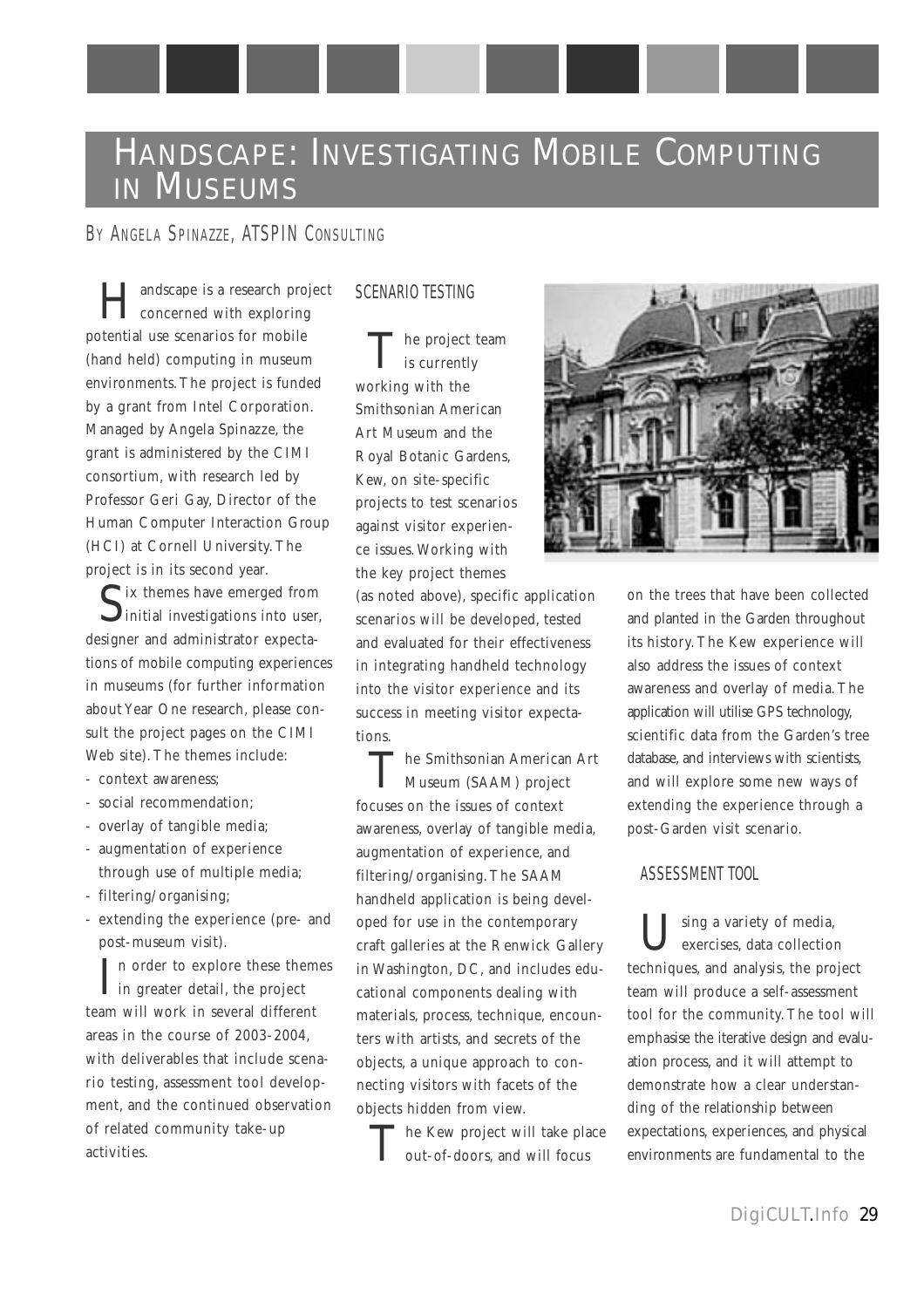



*The author would like to thank Claire Larkin, Senior Designer, Exhibitions Department, Smithsonian American Art Museum, and the project team at SAAM, for the use of these images.*

process of integrating wireless technologies into the social fabric of museum environments.The tool is being designed to assist museums with making informed decisions about how and when to use mobile technologies. An alpha version of the tool will be released during the third quarter of 2003 with testing taking place at conferences and through an on-line experience.

#### COMMUNITY INVOLVEMENT

In order to keep up-to-date with what is happening with hand held computing in the community, Handscape will continue to operate a list serve as a means to communicate progress and to solicit community feedback, it will maintain a community calendar of hand held application launches and provide periodic updates to the White Site, and team members will be making site visits to see applications in action.

If your institution is planning to<br>deploy a mobile computing appli-**T** f your institution is planning to cation and you would like others to know about it, we would be pleased to include the event in this new calendar. Send requests to join the list serve, or post application launch dates on the calendar, to the author at the address below.

#### **PARTICIPATE**

The Handscape project team aims to provide museums with a tool that emphasizes a better understanding of the range of viewpoints and needs that should be addressed when developing a hand held, mobile application for museum use. Towards that end, and throughout 2003, the project team will be engaging museum professionals through surveys and conversations, about their experiences developing, deploying, and evaluating these types of applications in various museum environments. The range of perspectives amongst the stakeholders charged with producing mobile computing applications is broad, and represents an important component of the ultimate success of the experience for all concerned.

Project updates and invitations to share your experiences will be posted to the Handscape home page in the coming months.

#### RELATED LINKS

CIMI Consoritum <http://www.cimi.org/> Handscape Project Home Page <http://www.cimi.org/wg/handscape/> index.html. Human Computer Interaction Group, Cornell University <http://www.hci.cornell.edu/> White Site <http://www.cimi.org/whitesite/> index.html Mobile Computing Survey <http://forge.hci.cornell.edu/> wirelesssurvey/ Author Details: Angela Spinazze, Consultant ATSPIN consulting 3270 N. Lake Shore Drive, Suite 5E Chicago, Illinois 60657 USA ats@atspin.com <http://www.atspin.com>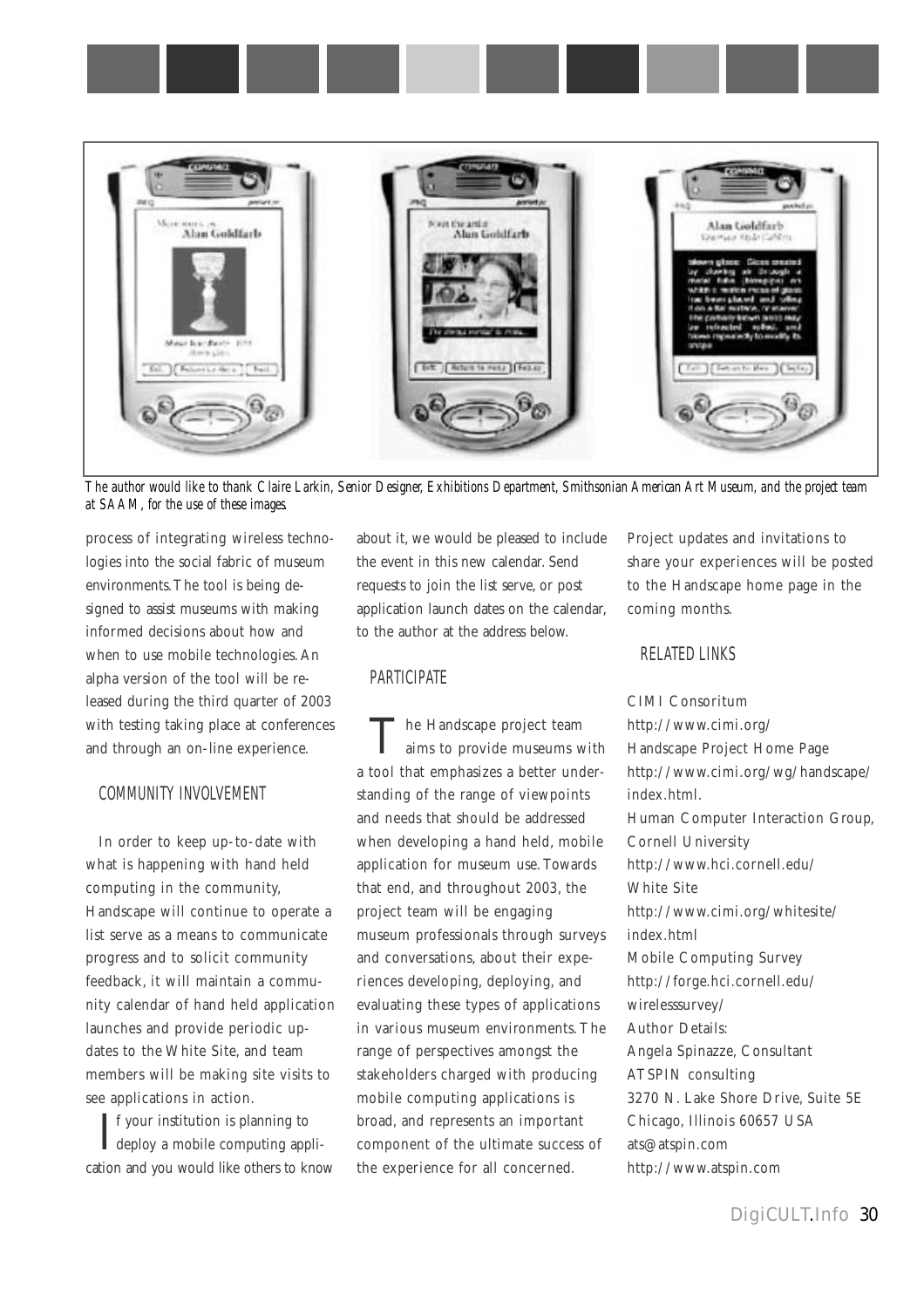### EXPLORING CHARGING MODELS FOR DIGITAL CULTURAL HERITAGE IN EUROPE

BY SIMON TANNER, SENIOR CONSULTANT, HIGHER EDUCATION DIGITISATION SERVICES (HEDS).

#### INTRODUCTION

During 2002 HEDS examined the new market realities and opportunities that cultural institutions face due to the transition to digitised collections.The project explored the cost and policy models adopted in arriving at pricing structures for delivering surrogates of unique or rare items as digital objects. HEDS1 was invited to carry out the research study on behalf of the Andrew W. Mellon Foundation2.

The study focused upon libraries,<br>archives, museums and galleries. Cultural heritage institutions in the UK were investigated, with some other European institutions included - in total, fifty-one institutions were surveyed and fifteen were interviewed. As far as the author is aware, this is the only study to explore and report upon the pricing practice and policy for the transition to digital for a wide range of cultural and heritage organisations.

Uutural institutions which hold valuable and unique/rare artefacts have been creating surrogate representations of these for centuries. Since the development of photo-reproduction methods, these institutions have made available a whole range of secondary images for many purposes: for scholarship, teaching, public enjoyment, publication, etc. Most large libraries, museums and galleries promote reproductions of their own images as mass consumer goods such as postcards or posters. Many institutions also offer ondemand services to create and supply very high quality photographs for scholarship and publication.With the development of top-of-the-range digital cameras and scanners, digital reproductions which rival in quality even the best of photographic images can now be supplied. As a result many cultural and heritage institutions are now turning to digital capture for some or all of their services.Throughout this article, the photographic reproductions are referred to as 'analogue' and are compared with the newer 'digital' formats. As the study also dealt only with cultural and heritage artefacts with significant image content, contemporary text based formats (such as printed books and journals) were excluded from the focus of the work.

The study drew a number of wide-<br>
ranging conclusions. Primary among these are:

- The most powerful deciding factor for price was the perceived market value of the item (as defined by what similar organisations are charging) rather than the actual cost of creation and provision.
- Digital is considered a cheaper product to create and distribute than analogue.
- None of the interviewed institutions were fully recovering the cost of creation, management, storage and service provision solely from the sale of the digital item itself.
- Only those institutions that accounted for the revenue raised from the sale of commercial rights to use the materials as a part of their operation showed an

actual surplus or profit.

- All organisations surveyed placed their duty to provide low-cost access to materials to the public above the need to make a profit from those materials.
- The provision of services is driven by the public's desire to have access to the unique, rare and valuable collections available in European cultural and heritage institutions.
- No institution was able to quantify accurately the cost of digital preservation.

#### COST STUDY FINDINGS

The results are indicative of the<br>maturity of the market for the sale of analogue and digital items in the heritage sector. It also shows the state of the technical provision and integration of the business process with wider institutional goals. Obviously many services offer multiple methods of payment.

#### **Payment options explored**

#### Number of institutions Percentage

| Payment in advance   | 36 | 71%   |
|----------------------|----|-------|
| Payment on delivery  | 8  | 16%   |
| E-commerce           | 5  | 10%   |
| Credit card          | 16 | 31%   |
| Cheque/bank transfer | 24 | 47%   |
| Invoice              | 18 | 35%   |
| Cash                 | 15 | 29%   |
| Other                | 2  | $4\%$ |

1http://heds.herts.ac.uk 2http://www.mellon.org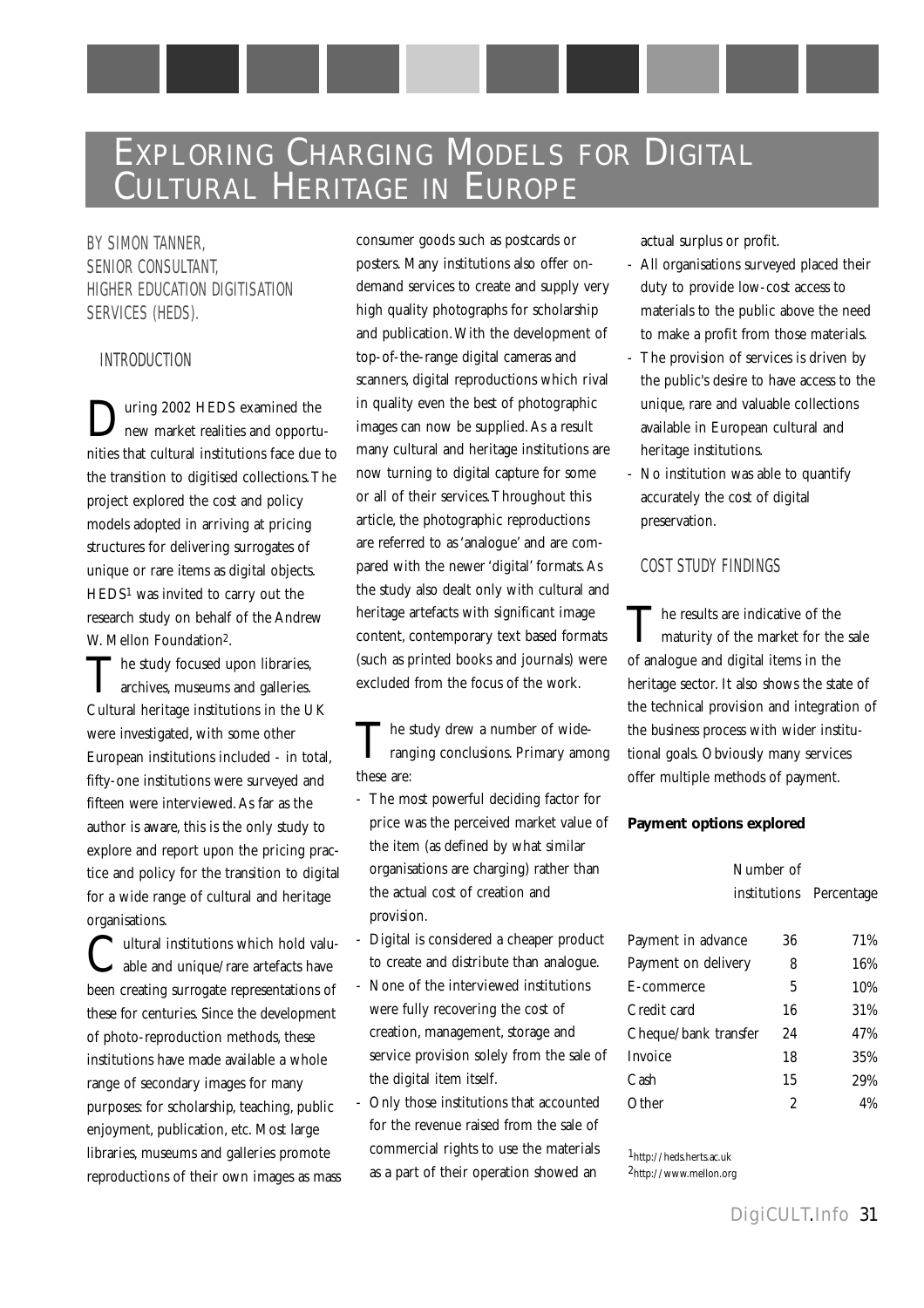#### COST INFORMATION

- The average price of an analogue item  $= \epsilon 28.24$  (from 48 responses)
- The average price of a digital item  $=$   $\in$  25.99 (from 42 responses)
- The average price differential  $=$   $\in$  10.51% (from 40 direct comparisons possible digital is cheaper than analogue)
- Digital is ~10% cheaper than the comparable analogue item, based on the price offered the consumer.The ranging of the prices for digital and analogue are shown in the figure.

 $\int$ t is worth noting that fifteen of the forty responses show a 0% difference in  $\mathsf{T}$ t is worth noting that fifteen of the price.Therefore, in 37.5% of comparable cases, the consumer was offered a choice of delivery medium without having to consider the economic ramifications of that choice.

**Tigure 2 shows the range of price** differentials between analogue and digital. In 82.5% of cases digital is either the same price or cheaper for the consumer than the analogue equivalent.

#### CONCLUSIONS AND IMPLICATIONS

#### **The Business Case**

 $\mathbf{M}$ any institutions felt that they were<br>being pushed into massive changes without the systems to support them being properly considered.Very few institutions seemed to have a full appreciation of overall institutional strategies for the move to digital, with less than 30% of the institutions appearing to have carried out detailed planning or implemented the significant organisational change required for



*Figure 1: Range of digital and analog prices*



*Figure 2:The range of price differential between analog and digital*